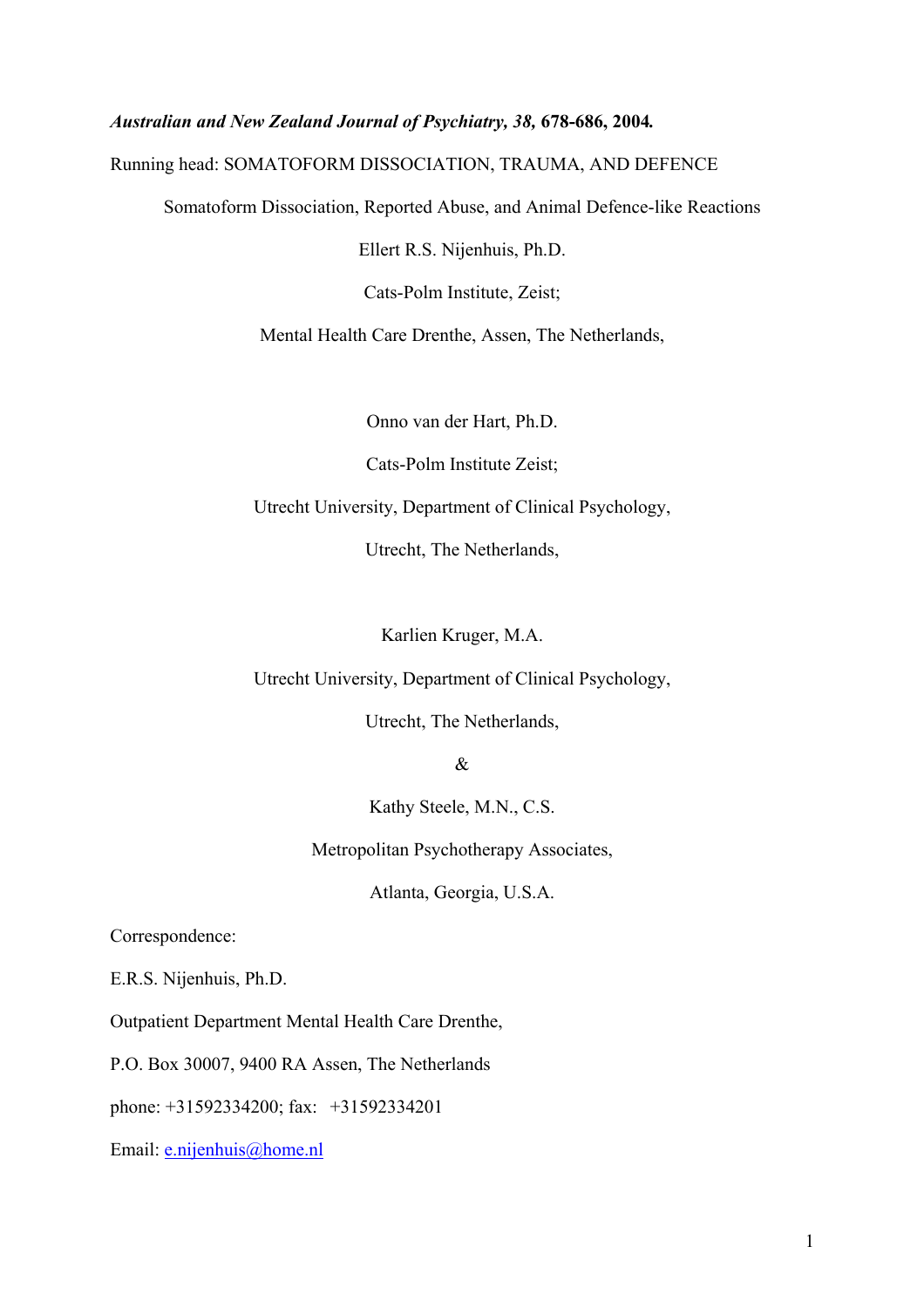#### **Abstract**

**Objective**: To test the hypotheses that among general psychiatric outpatients, somatoform dissociation is associated with posttraumatic stress-symptoms and with reported potentially traumatizing events, especially with events that involve bodily threat from a person, also when reported age at onset, duration, and subjectively rated impact of potentially traumatising events are considered. **Methods**: Administration of self-report questionnaires evaluating the severity of somatoform and psychoform dissociation, posttraumatic stress-symptoms, and reported traumatizing events, using samples of consecutive and unselected psychiatric outpatients (N = 153). **Results**: Somatoform dissociation was strongly correlated with posttraumatic stress-symptoms and with reported cumulative traumatisation as assessed with two different self-report trauma questionnaires. Among a wide range of trauma types, bodily threat from a person best predicted somatoform dissociation. Emotional neglect and age further improved the prediction, but emotional neglect and abuse did not predict somatoform dissociation when interpersonal threat to the body was not reported. Somatoform dissociation was also best predicted by bodily threat when reported age at onset, duration, and subjective impact of reported traumatisation were included in the analyses.

**Conclusion**: This retrospective study suggests that recurrent interpersonal bodily threat may evoke animal defence-like psychobiological systems manifesting as somatoform dissociation, and that this type of threat is often accompanied by emotional neglect. These hypotheses should now be tested in prospective studies.

**Key words**: somatoform dissociation, psychoform dissociation, trauma, defence [Word count: 212]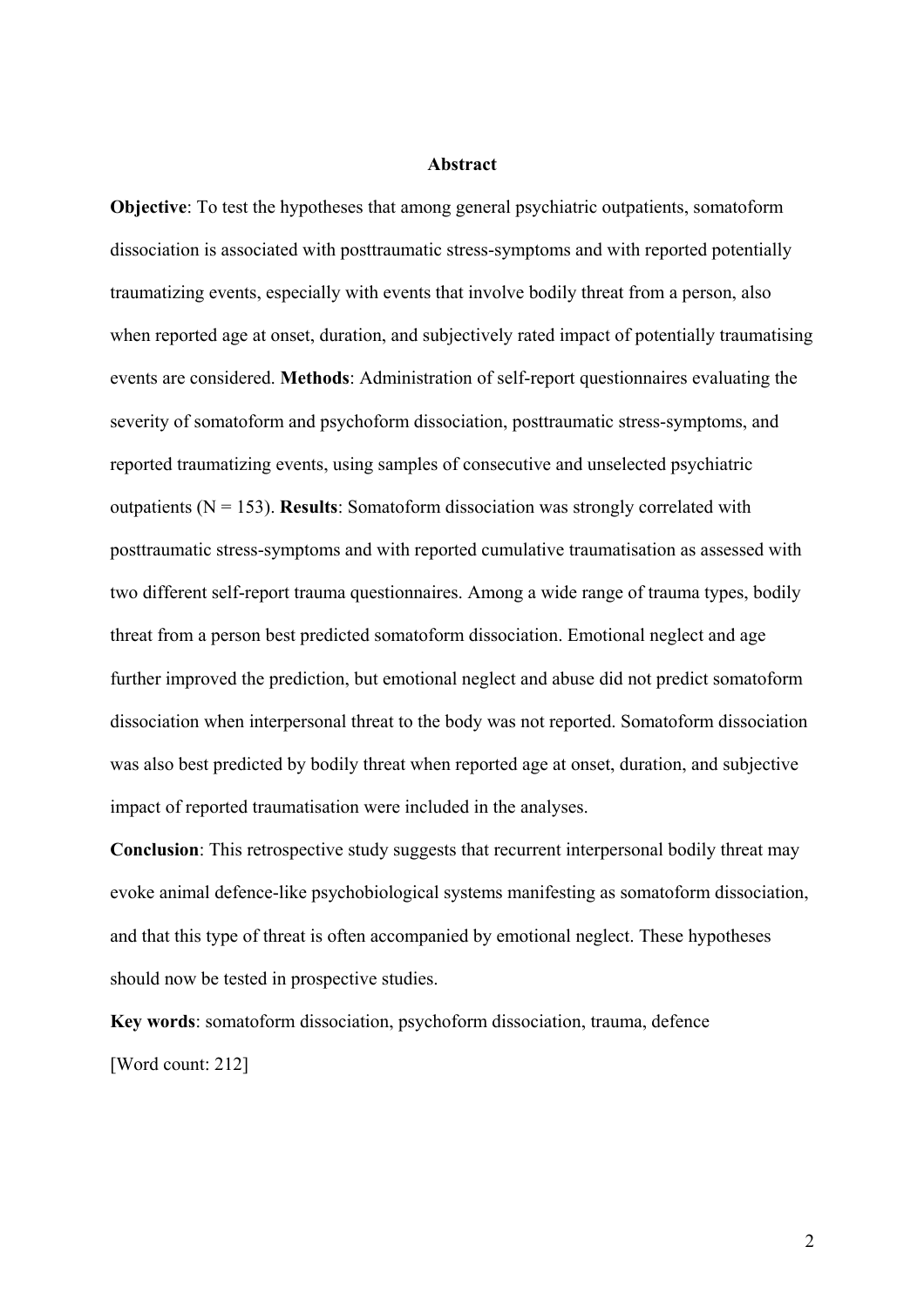Dissociation manifests in psychoform and somatoform dissociative symptoms [1,2]. Psychoform dissociation pertains to disturbances of memory, consciousness, identity, and altered perception of the environment, symptoms that phenomenologically involve psychological variables, such as dissociative amnesia and identity fragmentation. Somatoform dissociation designates dissociative symptoms that phenomenologically involve the body, i.e., phenomena that are manifestations of a lack of integration of somatoform experiences, reactions, and functions [1,2]. For example, one dissociative part of the patient's personality can experience bodily anesthesia, analgesia, or paralysis in one or more parts of the body. However, when dominated by another dissociative part of his personality, the patient can experience common body sensations, or pain in one or more parts of the body, and moves normally. Sometimes one dissociative part influences the experiences and behaviors of another part. For example one part may influence the body movements of another part such that the second part involuntarily makes the body movement that are initiated and controlled by the second part.

Somatoform dissociation is correlated with reported traumatisation in clinical and nonclinical samples [3-10]. In these studies, somatoform dissociation is associated most strongly with bodily threat and threat to life from a person among a wide range of potentially traumatising events. These findings are consistent with the somatoform dissociation-animal defence model that links major somatoform dissociative symptoms with animal defence-like reactions [11,12]. These symptoms would represent expressions of the psychobiological system of defence [13] that is evoked by predatory threat in many animal species.

The two major defensive subsystems are freezing, with the related development of analgesia (i.e., lack of pain perception), and total submission associated with bodily and emotional anesthesia. Thus, the animal defence-like reactions that manifest as somatoform dissociative symptoms are freeze-like symptoms (i.e., motor inhibitions such as having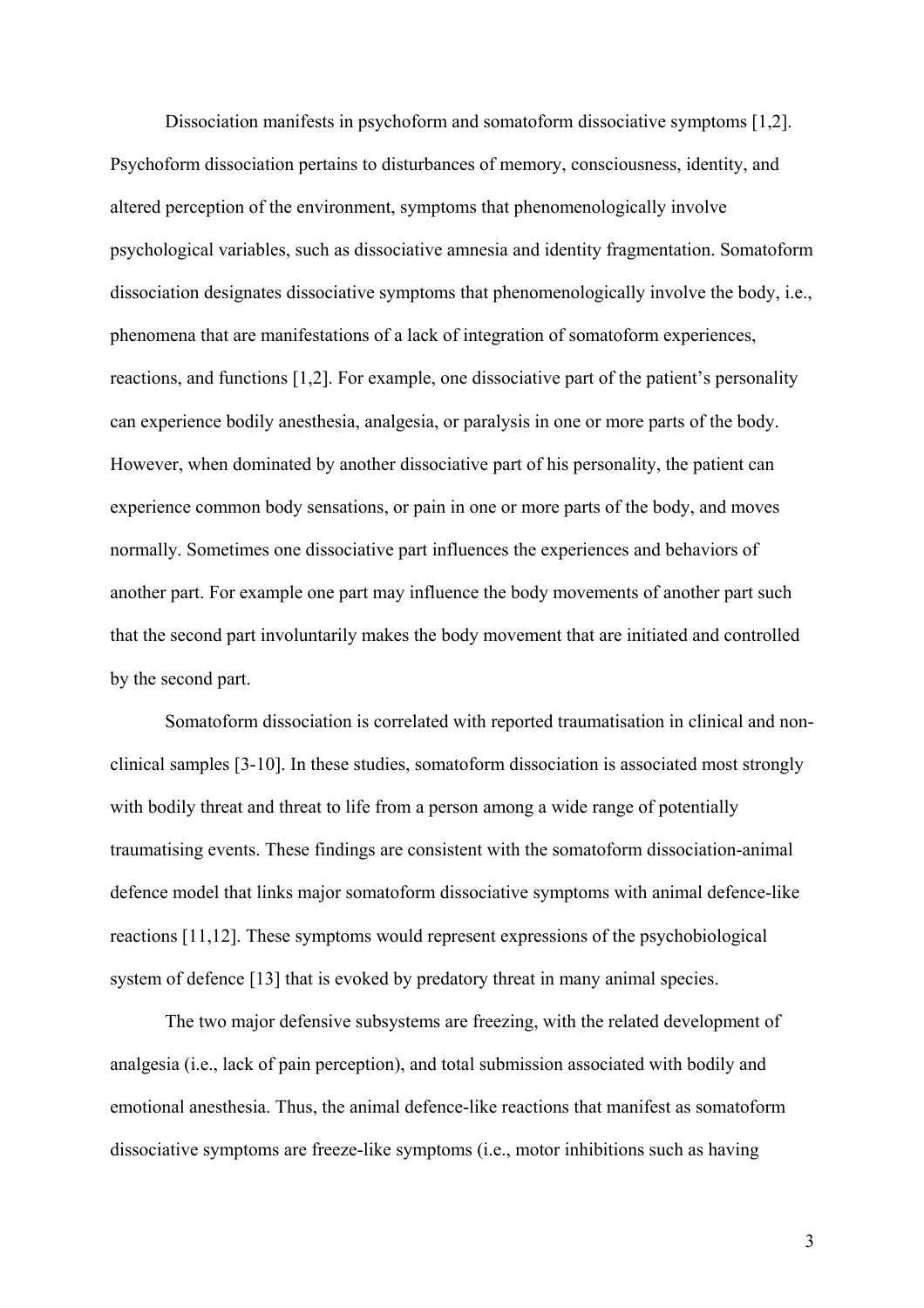difficulty moving and speaking, or being unable to perform these acts), analgesia, and symptoms that mark total submission (i.e., paralysis and somatosensory and emotional anesthesia).

Nijenhuis et al. [11] also hypothesised that bodily threat evokes animal defence-like, somatoform dissociative reactions especially in early childhood when psychobiological integrative capacity is still limited, and especially when the threat is of a recurrent nature. Thus, when a child is exposed to severe and recurrent bodily threat, the defensive (sub)system(s) may not, or may not sufficiently become integrated into the developing personality. Personality can be conceptualized as a range of different action systems that normatively become integrated as a result of ontogenetic development [14, 15]. Accordingly, one or more dissociative parts of his personality mediated by animal defence-like action systems will be fixated on threat cues, and engage in flight, freeze/analgesia, fight, or total submission/bodily anesthesia and paralysis. In contrast, the functioning of one or more other dissociative parts of the personality is mediated by action systems for functioning in daily life such as caretaking, exploration of the environment, and play [15].

In a first test of this hypothesis, supportive evidence for this somatoform dissociationanimal defence model was found [12]. Among 12 somatoform dissociative symptom clusters, those expressive of freezing, analgesia, total submission, and urogenital pain best predicted dissociative disorders in a sample of 50 outpatients with dissociative disorders, primarily dissociative disorder not otherwise specified and dissociative identity disorder [16], and 50 general psychiatric outpatients with other DSM-IV diagnoses. In this sample, 94% of dissociative disorder patients were correctly classified by these symptom clusters. In an independent cross validation sample, 96% of cases were correctly classified by anesthesia/analgesia and urogenital pain, both before and after correction for the influence of general psychopathology.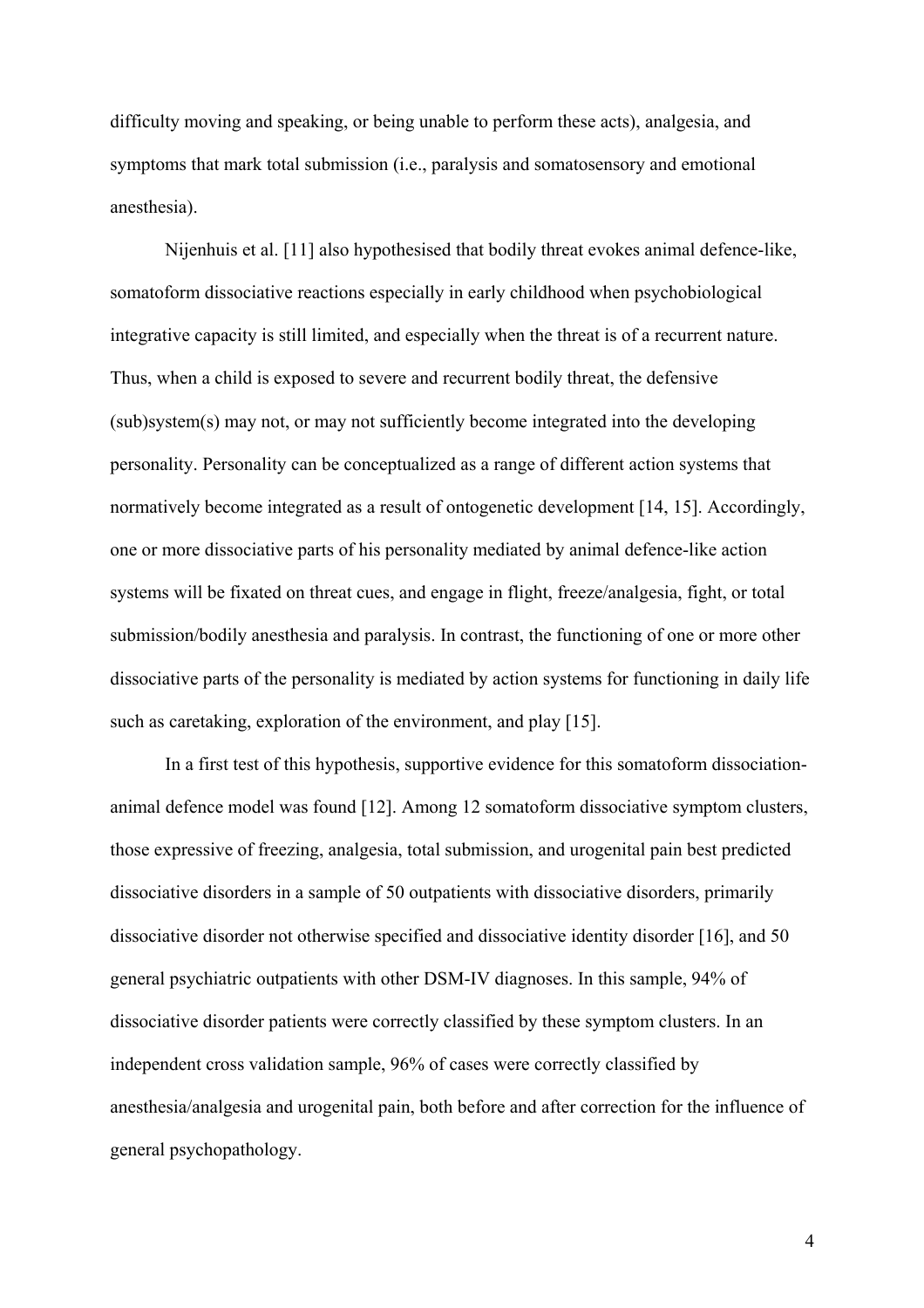Findings of a recent neuroimaging study support the hypothesis that particular dissociative parts of the personality but not other parts typically engage in emotional, animal defence-like reactions [17, 18]. While listening to trauma memory scripts, these "emotional" parts of the personality of patients with dissociative identity disorder but not "apparently normal" parts habitually engaging in daily life tasks, experienced many somatoform dissociative symptoms, and had increases of heart rate and blood pressure. The somatoform dissociative symptoms notably included motor inhibitions, anesthesia, and analgesia. Compared to the apparently normal parts, the emotional parts had more cerebral blood flow in the insula and parietal operculum, and less flow in medial prefrontal, parietal and occipital cortex.

Prior studies have not explored the relationship between posttraumatic stresssymptoms and somatoform dissociation. Because of their relationships with (reported) traumatisation, it was hypothesised that somatoform dissociation would be correlated at least moderately with posttraumatic stress-symptoms. Since the correlation between reported traumatisation and somatoform dissociation can be mediated by psychoform dissociation and (chronic) posttraumatic stress-symptoms, the current study explored whether somatoform dissociation correlates with reported potentially traumatising events independently from these other, but related types of psychopathology. Somatoform dissociation predicted reported traumatisation over and above the influence of psychoform dissociation in gynecology patients with chronic pelvic pain [6]. It was hypothesised that a similar picture might emerge for psychiatric patients.

In sum, the present study aimed to explore three hypotheses. First, when somatoform dissociation is trauma-related, these symptoms would correlate with posttraumatic stress symptoms. Second, when there is a specific relationship between somatoform dissociation and bodily threat, somatoform dissociation would predict reported bodily threat independent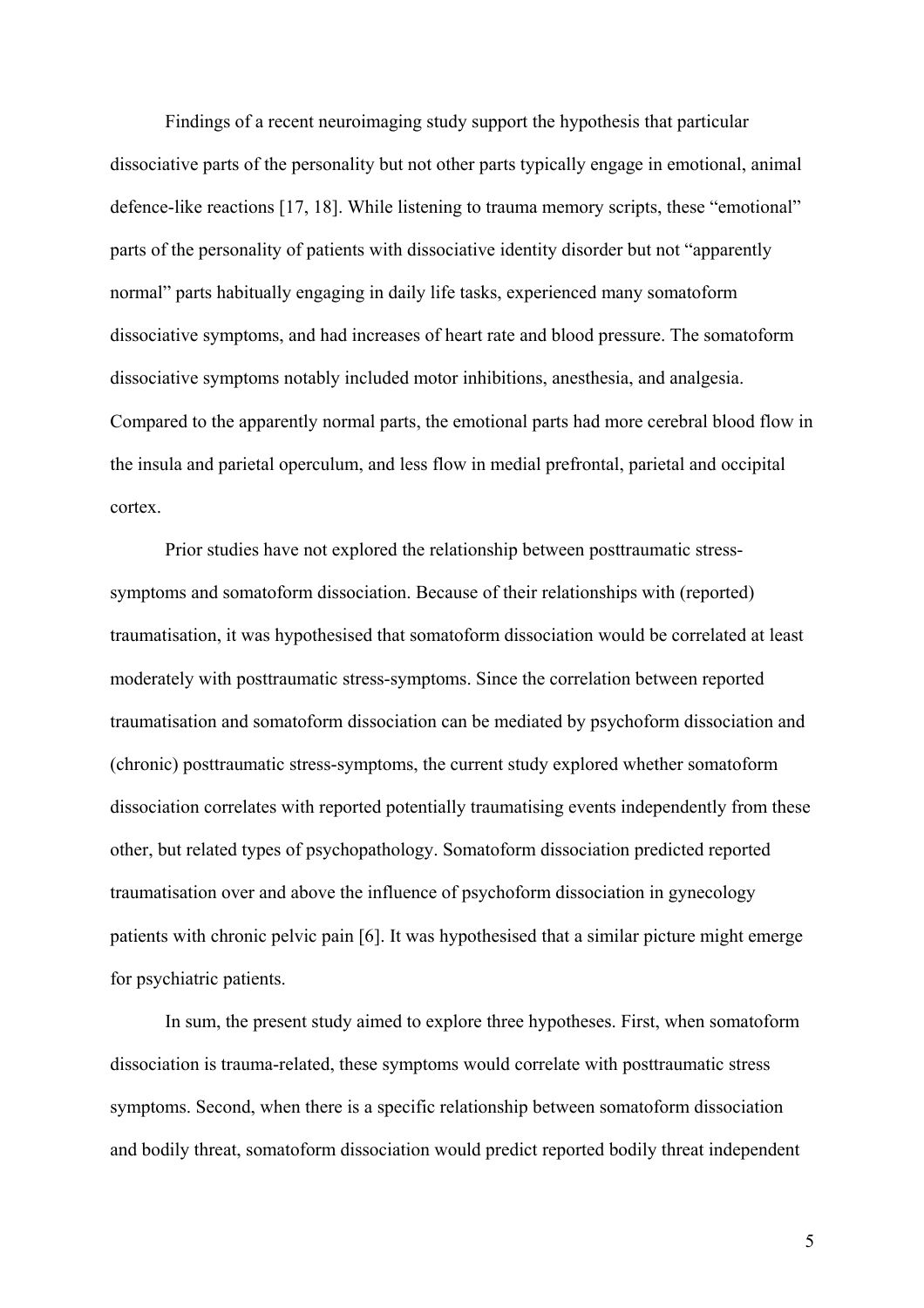from the effects of posttraumatic stress-symptoms and psychoform dissociation. Third, this relationship would also apply when age at onset, duration, and subjective impact of reported traumatisation are considered.

#### **Method**

#### **Participants**

Because the hypotheses are not specific to particular clinical groups, but relate to a general psychobiological model, a clinical sample was taken from new referrals to a general psychiatric outpatient department, patients who were in outpatient treatment, as well as patients who were in day treatment. Patients not invited to participate in the study included (1) those with severe mental illness, and (2) those whom the attending clinician deemed likely to decompensate as a result of completing of the self-report instruments, notably the trauma questionnaires. .

The sample,  $N = 153$ , included 53 consecutive new referrals to a general psychiatric outpatient department, and 45 patients in regular care (they attended once every week or two weeks, for one hour of treatment). An additional 27 patients had more intensive treatment on an outpatient basis (treatment is for a longer period – at least two hours or more per week). The remaining 28 patients received full day treatment.

The patients came from a number of Dutch mental health institutions.

The consecutive cases (35% of the sample) involved referrals to a general psychiatric outpatient department. Referrals to this institution involve the spectrum of DSM-IV diagnoses. In 43% of the other cases, the DSM-IV diagnoses of the participants were available. The diagnoses included a broad range of mental disorders such as anxiety disorders, phobias, eating disorders, depersonalization disorder, bipolar mood disorder, schizophrenia, and borderline personality disorder.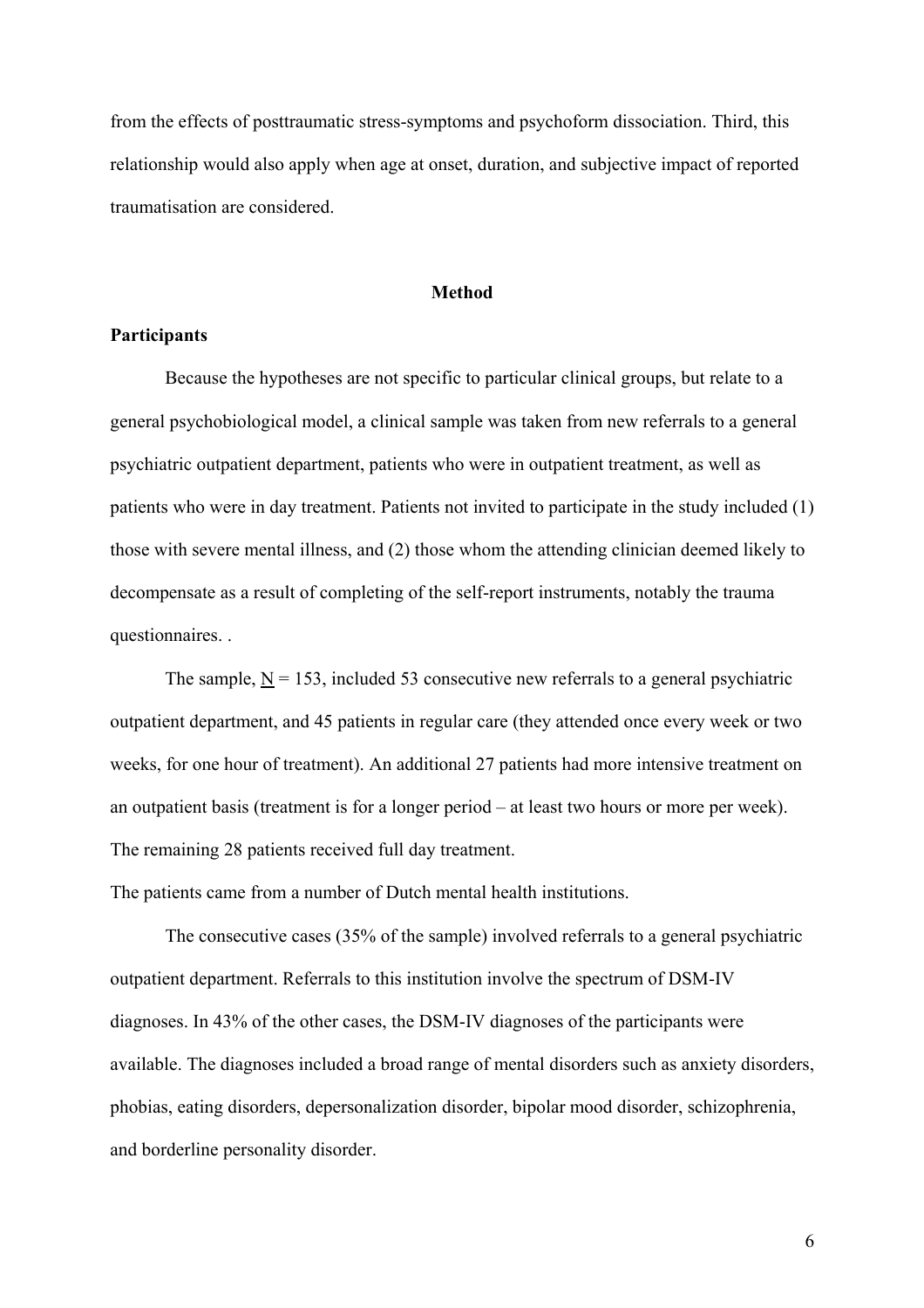The total sample involved 92 women, 57 men, and 4 participants who did not state their gender. The mean age of the sample was  $35.01$ ,  $SD = 11.23$ , range 18-69. Of the sample, 8.7% had primary education, 56.7% completed intermediate education, and 34.7% had higher education. There were 38.2% of respondents that were single, 32.2% were married, 16.1% were co-habitating, 12.8% were divorced, and 0.7% were widowed.

## **Instruments**

### Traumatic Experiences Checklist (TEC [5,19])

The TEC is a self-report questionnaire inquiring about 29 types of potentially traumatizing events with good psychometric characteristics in clinical samples. Using the current data set, it was found that the internal consistency of the TEC (Cronbach's  $= .86$ , test, and  $\alpha$  = .90, retest) was good, as was test-retest reliability over a three to four week period ( $\frac{r}{r}$ )  $= 0.91$ ), and convergent validity. The correlation with the SLESQ [discussed below] was r = .77.

The TEC allows for calculating scores for severity of trauma types involving four variables: (a) presence of the event; (b) age at onset, indicating whether trauma had occurred, or started, in the first six years of life or thereafter, (c) duration of the trauma, indicating whether trauma had lasted shorter or longer than one year; and (d) subjective response, indicating whether the subject did not feel traumatised or only slightly traumatised, versus moderately, severely, or extremely traumatised by the event(s).

These variables were given a score of 1 if they applied, and a score of 0 if they did not apply. The scores were calculated per setting in which the trauma occurred: that is, in the family of origin, in the extended family, or in other settings. Next, these scores per trauma type were added. Thus, the possible composite score per trauma type (emotional neglect, emotional abuse, sexual harassment, and sexual abuse) ranged from 0 to 12. The range of scores for bodily threat/intense pain (including physical abuse, three items, life threat from a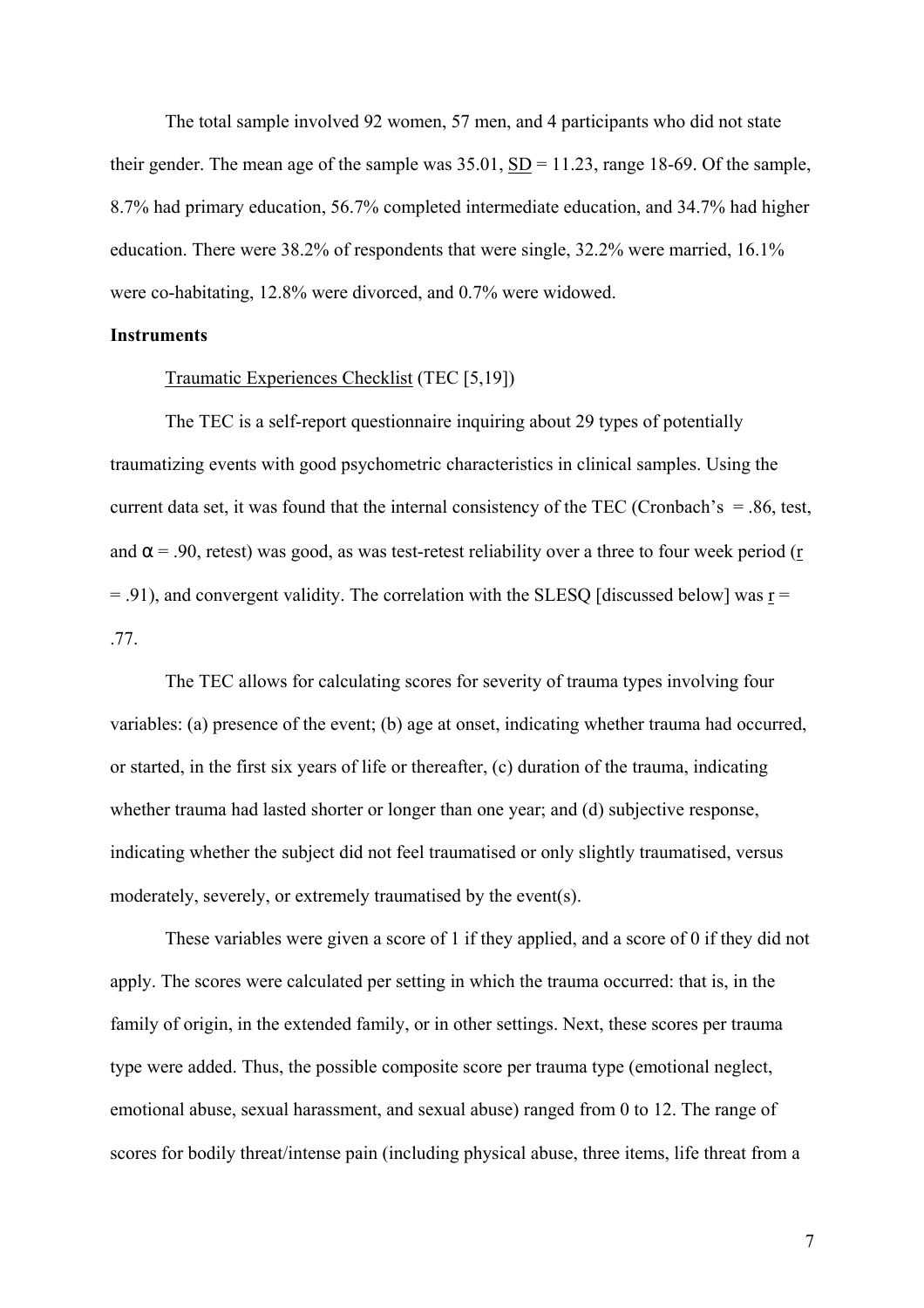person, intense pain, and bizarre punishment, one item each) was calculated somewhat differently. The occurrence of physical abuse involved assessment of three settings in which the abuse might have occurred, with a range of scores from 0 to 12. As to life threat from a person, pain and bizarre punishment, the TEC does not specifically assess the setting in which the event occurred. The scores for each of these three items ranged from 0 to 4, while the total score for bodily threat/intense pain ranged from 0 to 24.

The created trauma variables proved to be homogeneous constructs when studying patients with dissociative and other DSM-IV disorders [5]. Using the present data set, it was found that the internal consistency, constituent item score-total scores for presence and severity of trauma types, and test-retest reliability of the scores for presence and severity of trauma types were satisfactory [20].

#### Stressful Life Events Screening Questionnaire (SLESQ [20])

The SLESQ has more precise item descriptors compared to the TEC. The SLESQ showed good test-retest reliability (.89), with a median kappa of .73. The median kappa between the SLESQ items and an interview two weeks later was .64. Thus, the convergent validity of the SLESQ is adequate. The prevalence rates of the various types of trauma assessed by the SLESQ are were similar to the rates assessed in comparable samples with other instruments, indicating adequate concurrent validity.

## Somatoform Dissociation Questionnaire (SDQ-20 [2,21])

The SDQ-20 is a 20-item self-report questionnaire measuring somatoform dissociation. Examples of SDQ-20 items include: Sometimes my body, or a part of it, feels numb; Sometimes my body, or a part of it, is insensitive to pain; Sometimes I feel pain in my genitals (at times other than sexual intercourse); Sometimes I am paralysed for a while. The items are scored with a 5 point Likert scale. The scores range from 20 to 100. The items are strongly scalable on a unidimensional latent scale. The internal consistency of the instrument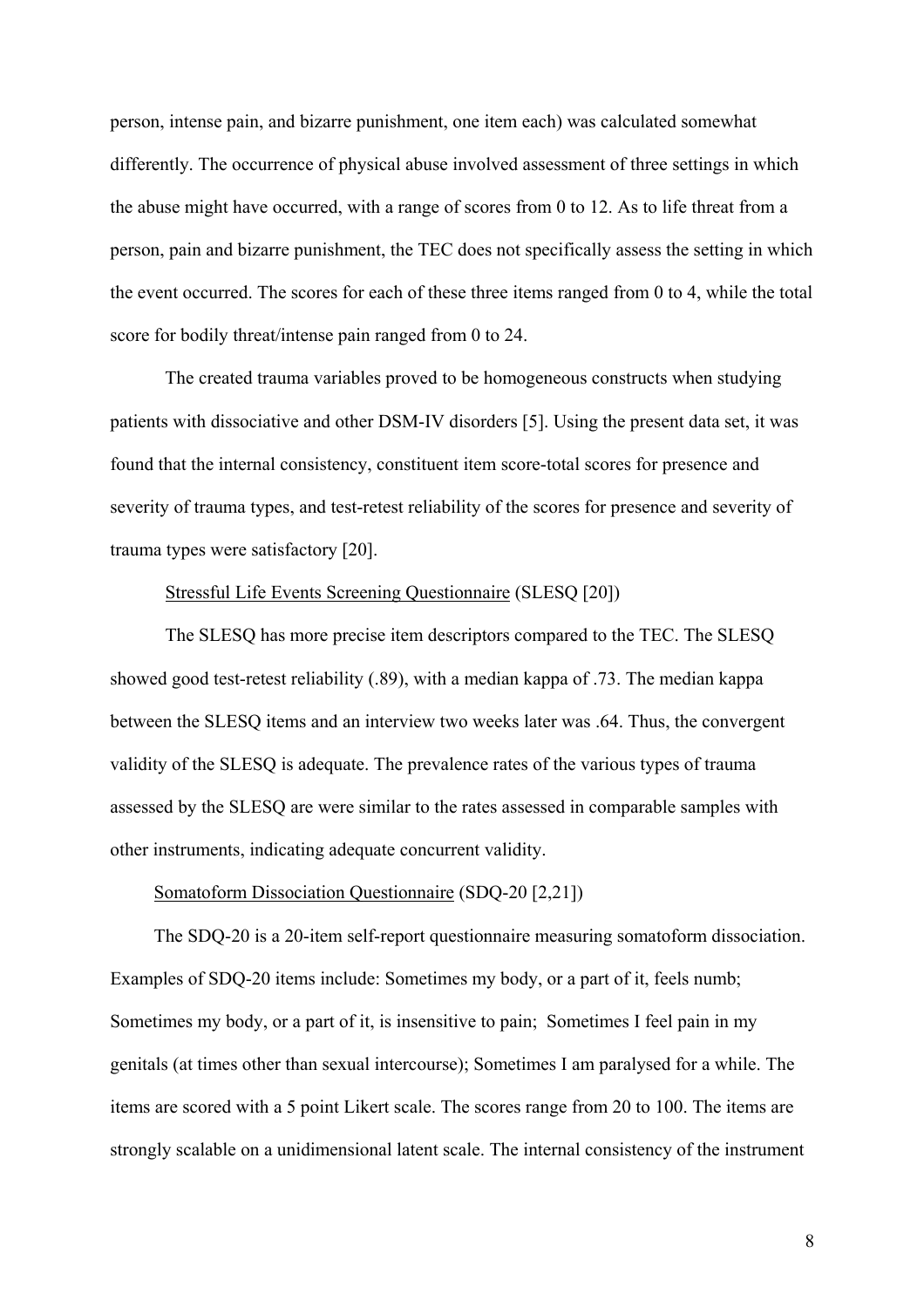was high (Cronbach's  $\alpha$  = .95), the test–retest reliability was very satisfactory [22], and the scores were not dependent on gender or age. The high intercorrelations with measures of psychoform dissociation supported the convergent validity of the SDQ-20 [2, 21-23]. Patients with dissociative disorders scored higher in comparison with patients with other DSM-IV diagnoses, which demonstrated criterion-related validity. Discriminant validity was supported by the SDQ-20's capacity to distinguish among diagnostic groups over and above general psychopathology [23]. Somatoform dissociation was correlated with reported trauma [24] in patients with dissociative disorders [25] and in gynecology patients with chronic pelvic pain [6] This was especially true of reported physical abuse and sexual trauma. These findings supported the construct validity of the SDQ-20.

#### Dissociative Experiences Scale (DES [25])

The DES is a 28-item self-report questionnaire that evaluates psychoform dissociation. The scores range from 0 to 100. The DES has adequate test-retest reliability, good internal consistency, and good clinical validity.

## PTSD-self scoring (PTSD [26])

The PTSD-ss is a self-report screening instrument for DSM-IV posttraumatic stress disorder. The 21 items of the scale evaluate the severity of re-experiencing, avoidance, and hyperarousal symptoms. The internal consistency of the three symptom groups was, respectively,  $\alpha$  = .88.,  $\alpha$  = .88, and  $\alpha$  = .93 [19]. The convergent validity is good, sensitivity is 86%, and specificity 80%.

#### **Procedure**

 Attending clinicians provided a letter of invitation to participate in the study to psychiatric patients whom they regarded as meeting eligibility criteria (i.e., psychiatric patients without severe mental illness able to complete the self-report questionnaires unaided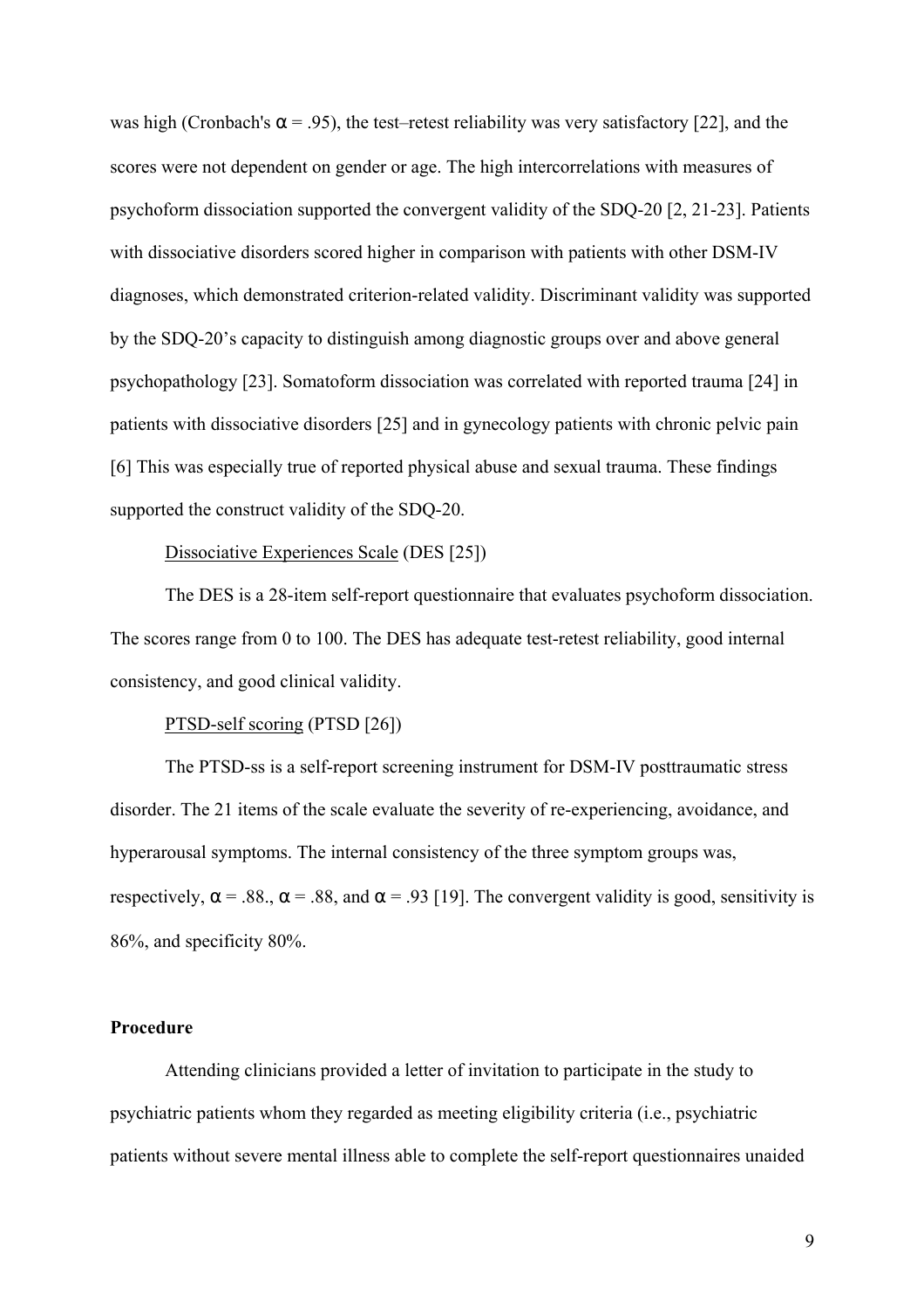and without considerable risk of decompensation). After informed consent, the participants completed the TEC, DES, SLESQ, and SDQ-20 unaided, in that order, in their own time. Next, they sent the questionnaires to the research assistant. Counterbalancing was not applied because it was felt that the chosen order would present the participants with the least stress. Most of the participants ( $N = 103$ ) completed the TEC for the second time after a delay of three to four weeks, and they subsequently also completed the PTSD-ss. Attending clinicians were not informed of the scores of their patients. The participants were not paid for their effort.

## **Scoring and Data Analyses**

Because the distribution of the scores on the DES and SDQ-20 were skewed (skewness > 1), logaritimic transformations to base e of these measurements were performed on these two variables. Associations among the measures of psychopathology and total trauma scores and scores for trauma types were calculated using Pearson product moment correlations.

Age did not affect the measures of psychopathology (all Pearson product moment correlations were not significant). However, women had higher scores for somatoform dissociation (t = - 2.240 (141.9), p = .027), psychoform dissociation (t = - 2.164 (141.9), p = .032), and posttraumatic stress-symptoms  $(t = -3.671(99)$ ,  $p < .0001$ ). Thus, gender was entered in the relevant multiple regression analyses.

According to Tabachnick and Fidell [27], collinearity of independent variables may build spurious associations with a dependent variable in the regression equation. This logical problem may arise with correlations > .70. Psychoform and somatoform dissociation were strongly intercorrelated, but the magnitude did not exceed the critical value for collinearity.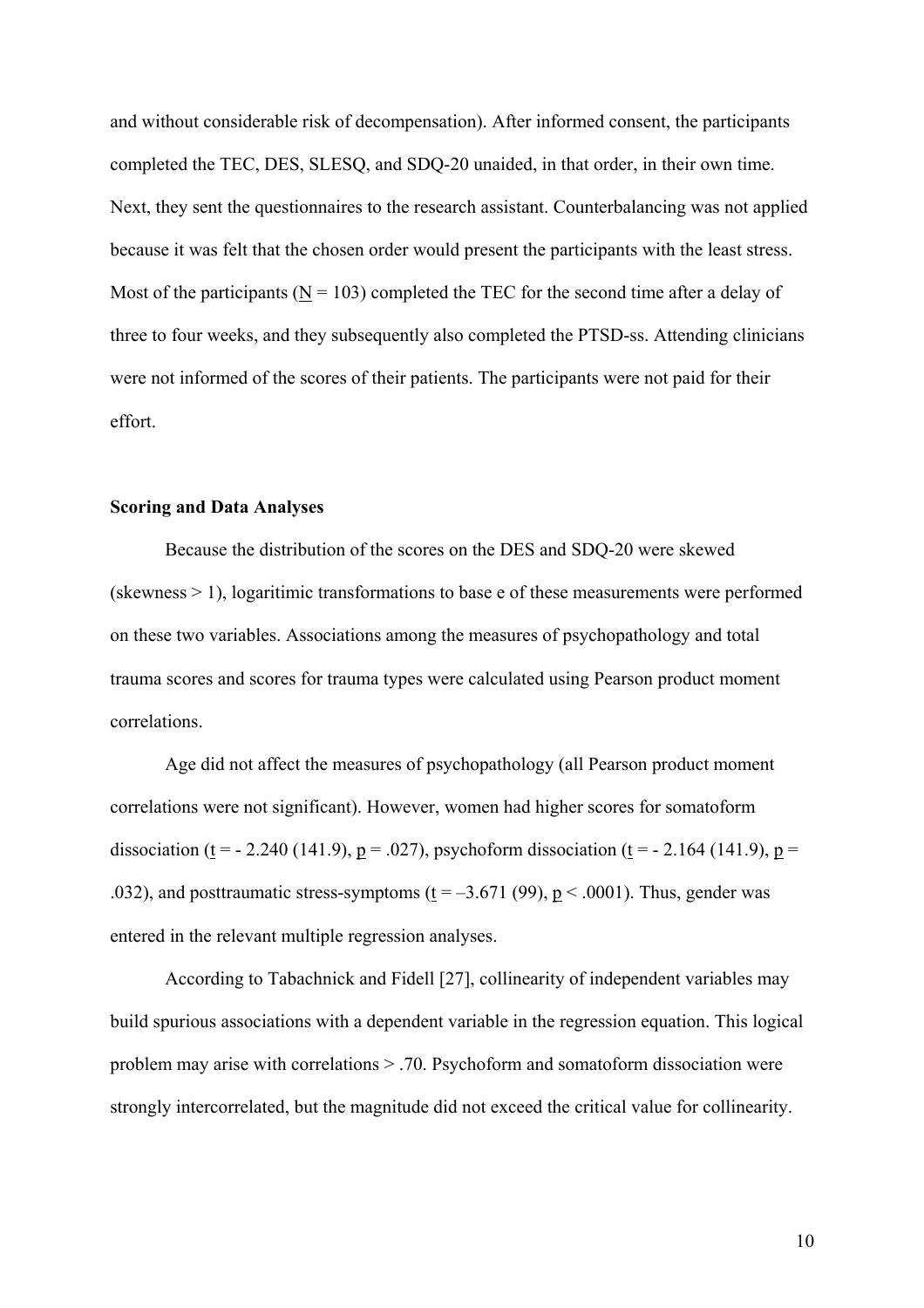To assess the power of somatoform dissociation, psychoform dissociation, posttraumatic stress-symptoms, and gender to predict the TEC and SLESQ total scores, stepwise multiple regression analyses were performed using forward selection (p to enter < .05) and backward elimination (p to remove > .10) based on likelihood ratio estimates. Estimating the types of trauma that best predicted symptoms of somatoform dissociation, a stepwise multiple regression analysis was performed, entering TEC scores for presence of trauma types, and a reduced number of SLESQ variables, respectively. Estimating the influence of trauma severity in terms of presence, age at onset, duration, and subjectively rated current impact on somatoform and psychoform dissociation, and posttraumatic stresssymptoms, the scores for severity of TEC trauma types were entered stepwise into multiple regression analysis.

To control for collinearity among the scores for presence and severity of trauma types to predict somatoform dissociation, Pearson product-moment correlations among these TEC variables were calculated. To assess whether gender or age affected the trauma scores, t-tests were performed and Pearson product-moment correlations were computed, respectively. With regard to most constructed trauma variables (total score and scores for trauma types), women had significantly higher scores than men. The scores for severity of TEC sexual trauma ( $r =$ .18), bodily threat from a person/pain ( $r = .19$ ) and bodily threat otherwise ( $r = .18$ ) correlated with age. Thus gender and age were entered in the relevant regression analyses.

Statistical analyses were performed with SPSS-PC 9.0 [28].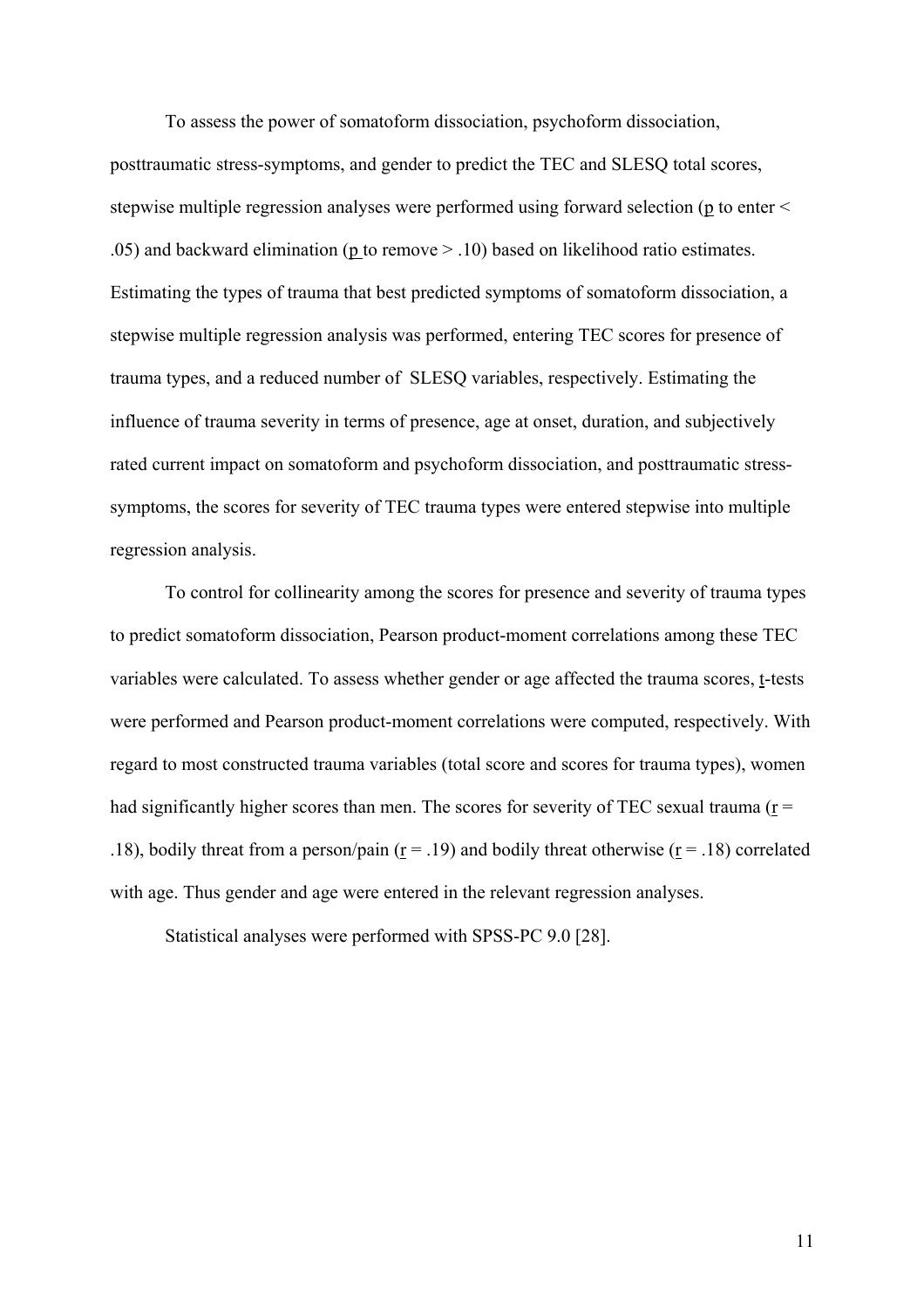#### **Results**

# **Reported Trauma and Somatoform Dissociation, Psychoform Dissociation, and Symptoms of Posttraumatic Stress**

Somatoform dissociation was intercorrelated with psychoform dissociation ( $r = .62$ , p  $\leq$  0001) and posttraumatic stress-symptoms (r = .47, p  $\leq$  0001). Tables 1, 2 and 3 show the Pearson product moment correlations among the TEC and SLESQ total and item scores and somatoform dissociation, psychoform dissociation, as well as symptoms of posttraumatic stress. For the SDQ-20, 14 of 29 TEC items were positively correlated for the DES nine TEC items, and for the PTSD-ss 10 TEC items after Bonferonni corrections for Type I error. The SDQ-20 positively correlated with five separate SLESQ items after this correction, the DES with three, and the PTSD-ss with six SLESQ items.

Stepwise multiple regression analyses, using forward entrance of somatoform dissociation, psychoform dissociation, posttraumatic stress-symptoms and gender, showed

### [INSERT TABLE 1, 2 AND 3 ABOUT HERE]

that the TEC total score was predicted by somatoform dissociation (beta .48) and posttraumatic stress-symptoms (beta .30)( $\underline{F}$  = 39,44 (1, 97),  $\underline{p}$  < .0001, total equation adjusted  $R<sup>2</sup> = .45$ ). The SLESQ total score was also predicted by somatoform dissociation (beta .40) and posttraumatic stress-symptoms (beta .29)( $\underline{F} = 26,08$  (1,99),  $\underline{p} < .0001$ , total equation  $R^2 =$ .28).

To estimate the types of reported potentially traumatising events that best predicted symptoms of somatoform dissociation, a reduced number of created TEC variables was entered into a stepwise multiple regression analysis. Items that did not correlate with somatoform dissociation were disregarded a priori (losses by death, divorced parents; see Table 1), as were items that were only modestly correlated with somatoform dissociation and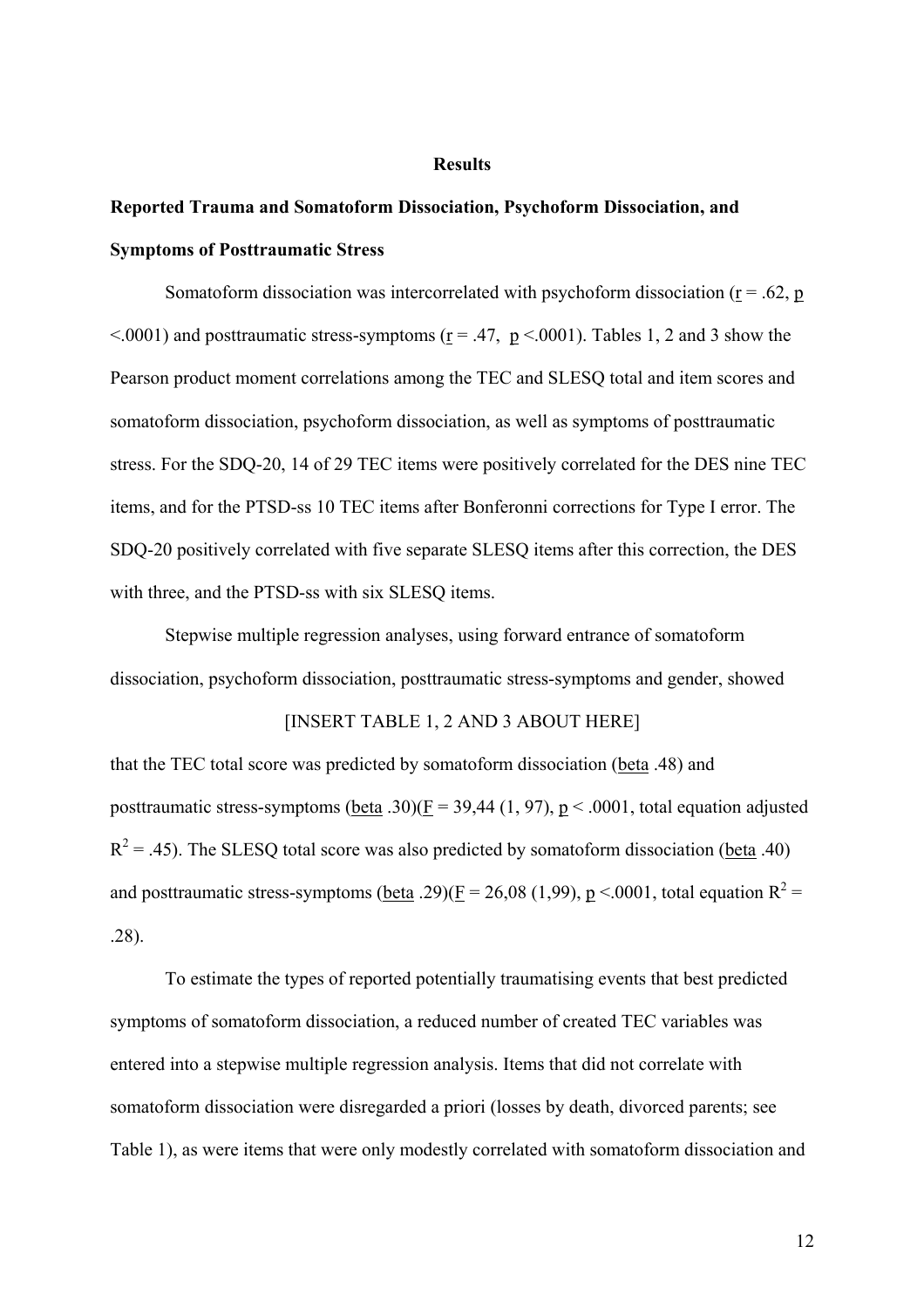difficult to cluster (own divorce, war experiences, second generation war victim, witnessing others undergo trauma). The tested scores for presence of TEC trauma types involved reported emotional trauma; bodily threat; life-threatening experiences from illness, surgery, or an accident; sexual trauma; and family-related problems. The Pearson product-moment correlations among these variables ranged from  $r = 0.01$  (family-related problems x bodily threat otherwise) to  $\underline{r} = .62$  (emotional trauma x bodily threat from a person), meaning that all correlations remained below the critical value for collinearity.

Somatoform dissociation was best predicted by reported bodily threat, beta .40 (F change 58.621 (1, 142),  $p < .0001$ ) and emotional neglect, beta .28 (F change 12.442 (1, 141),  $p = .001$ )(total equation adjusted  $R^2 = .34$ ). Psychoform dissociation was best predicted by reported emotional neglect, <u>beta</u> .34 ( $\underline{F}$  change 36.971 (1, 144),  $\underline{p}$  < .0001) and bodily threat, <u>beta</u> .21 (F change 6,040 (1, 143),  $p = 0.015$ ; total equation adjusted  $R^2 = 0.23$ ). Symptoms of posttraumatic stress were best predicted by a model including reported sexual trauma, beta .24 (F change = 24,474 (1, 98),  $p < .0001$ ), family-related problems, beta .31 (F change = 13.990) (1, 97),  $p \le 0.0001$ ), and emotional neglect, beta .23 (F change = 4.693 (1, 96),  $p = .033$ ; total equation adjusted  $\underline{R}^2 = .31$ ).

The same type of calculation was applied to the SLESQ variables and yielded similar results. Because collinearity existed between the SLESQ items measuring reported sexual trauma and bodily threat from a person  $(r = .79)$ , these items were combined into one cluster. The cluster score-constituent item scores ranged from  $r = .28$  to  $r = .71$ , all  $p < .001$ . Cronbach's  $\alpha$  was .62. Because women had higher scores for this cluster than men ((t = -2.736 (147),  $p = .007$ ), gender was controlled for in the regression analysis. The other items of the SLESQ could not be meaningfully clustered. Somatoform dissociation was best predicted by reported sexual trauma and bodily threat from a person, beta .32 (F change = 26,289 (1, 141),  $p < .0001$  and witnessing murder, severe injury, or sexual abuse that happened to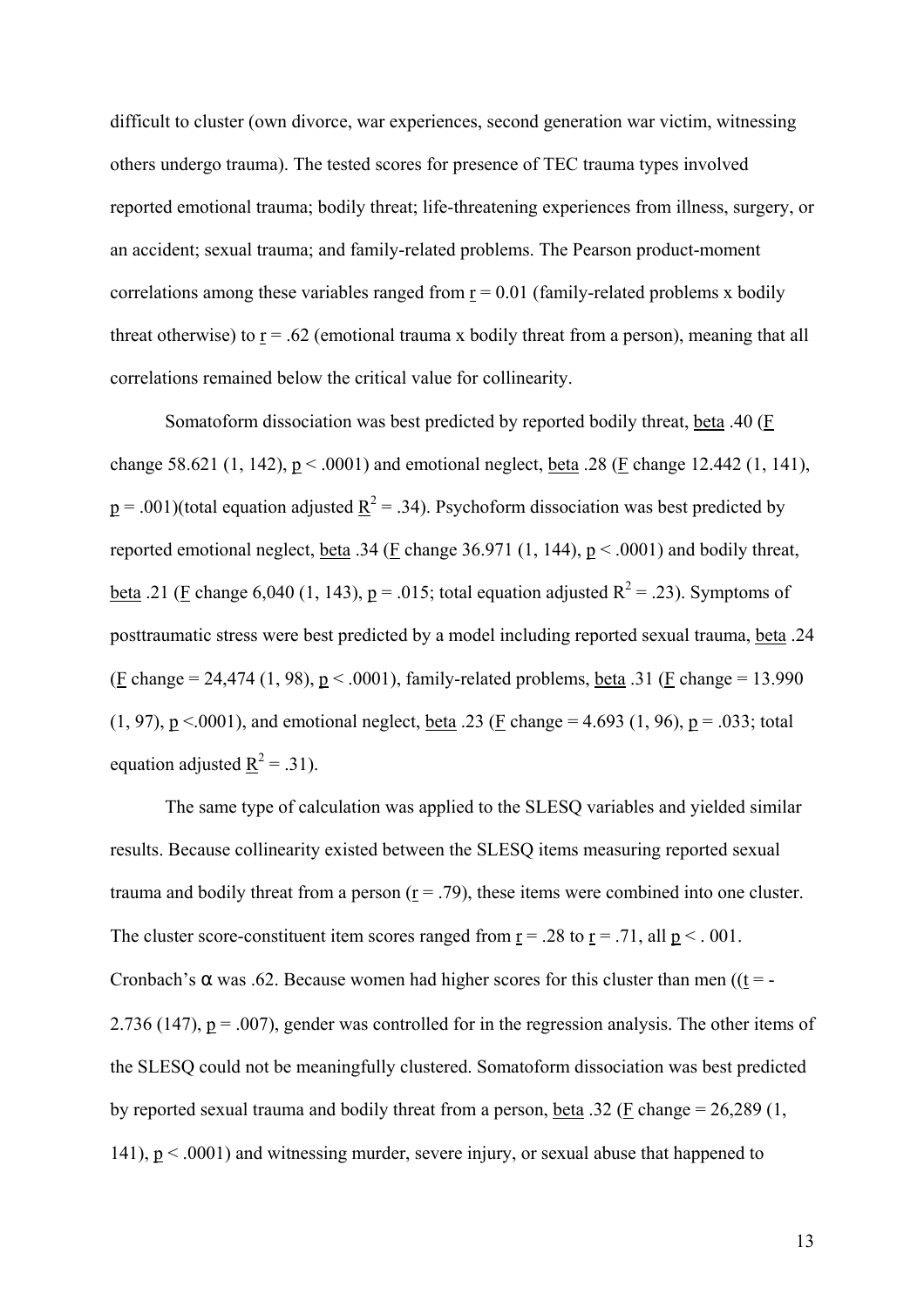someone else, <u>beta</u> .18 (**F** change 4,619 (1,140),  $p = .033$ ; total equation adjusted  $R^2 = .20$ ). This cluster also best predicted psychoform dissociation (adjusted  $\underline{R}^2 = .12$ ), and posttraumatic stress-symptoms were predicted by this cluster in conjunction with reported traumatic loss of a close family member, partner or friend (adjusted  $R^2 = .32$ ).

# **Relationship of Scores for Reported Severity of Trauma Types and Somatoform Dissociation**

As applied to the scores for presence of trauma types, the severity score for reported bodily threat from a person/intense pain was associated with somatoform dissociation most strongly ( $r = .47$ ,  $p < .001$ ). The correlation of bodily threat and psychoform dissociation was r = .26 (p <.01), and the correlation with posttraumatic stress-symptoms  $r = .43$  (p <.001). A multiple regression analysis with stepwise entrance of severity scores for reported emotional neglect, emotional abuse, bodily threat from a person/intense pain, sexual harassment, and sexual abuse showed that after controlling for gender, somatoform dissociation was best predicted by bodily threat from a person/intense pain, <u>beta</u> .36 (adjusted  $\underline{R}^2$  = .12,  $\underline{F}$  change 13.573 (1, 92),  $p < .0001$ ). Psychoform dissociation and posttraumatic stress-symptoms were best predicted by emotional neglect, and emotional abuse severity scores, respectively.

The composite scores may have been flawed by the inclusion of retrospective estimations of impact of trauma. It could be that this inclusion would index the severity of current symptomatology rather than index the original impact of trauma. However, deleting this variable from the composite scores did not alter the results.

## **Reported Cumulative Traumatization, Dissociation and Posttraumatic Stress-symptoms**

Several groups were created, and their TEC scores were considered in order to test the hypothesis that reports of multiple PTSD criterion A experiences [16] (i.e., experiences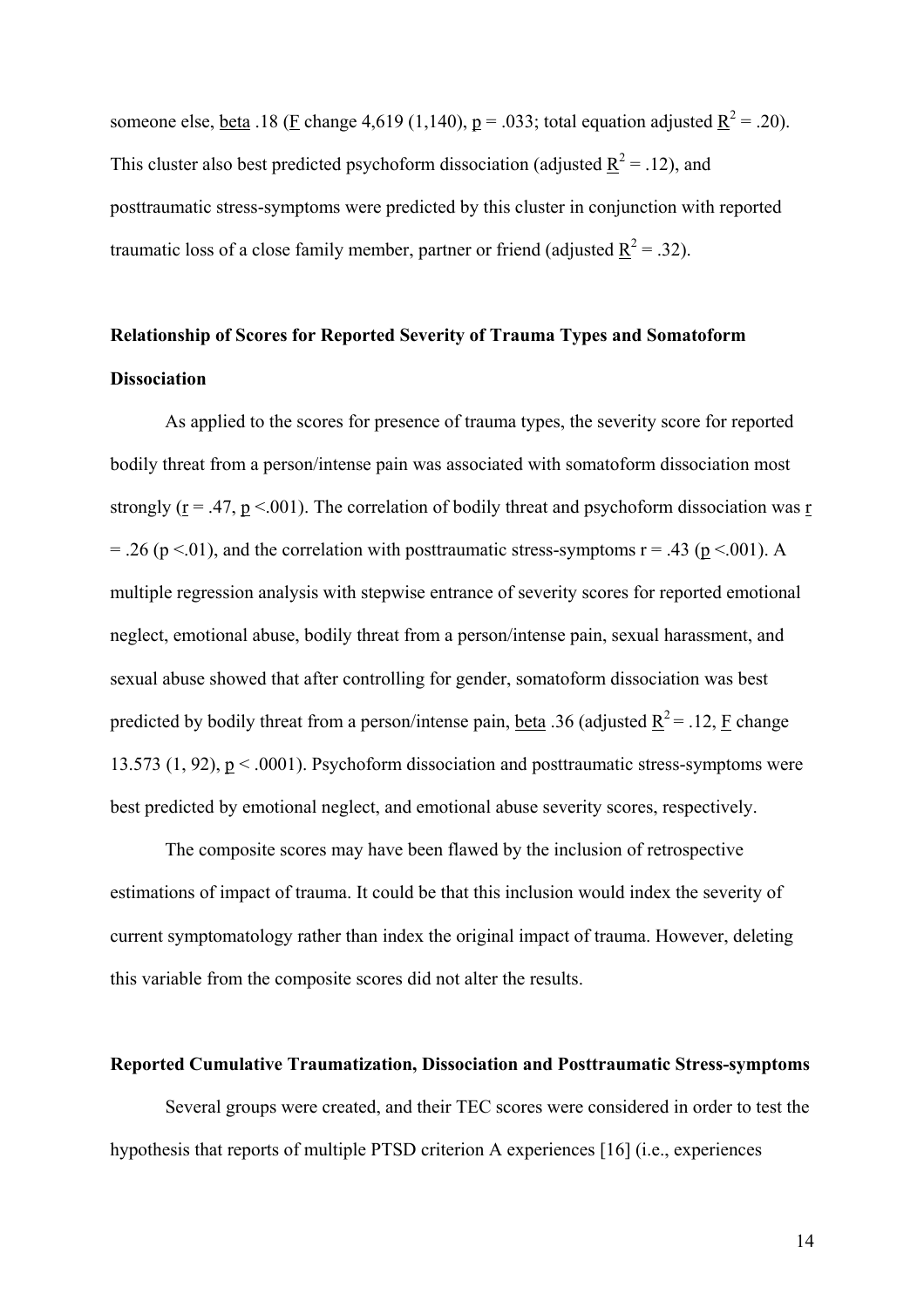involving "actual or threatened death or serious injury, or a threat to the integrity of self and others" [p. 427]) are associated with the severity of dissociation and symptoms of posttraumatic stress. The groups consisted of participants who did not report traumatic experiences ( $N = 15, 9.8\%$ , group 1); reported only non-criterion A experiences, including emotional neglect and abuse ( $\underline{N} = 15, 9.8\%$ , group 2); reported only one criterion A experience (N = 32, 20.9%, group 3); up to four criterion A events (N = 59, 38.6%; group 4); and more than four criterion A events ( $N = 32, 20.9\%$ , group 5). In group 4, 39 participants (66.1%), and in group 5 all but two participants (93.8%), reported emotional neglect and/or emotional abuse. Thus in the current sample, exposure to multiple criterion A experiences was accompanied by emotional neglect and emotional abuse in the majority of cases. ANOVA revealed that the SDQ-20 ( $\underline{F} = 11.11$  (4, 143),  $\underline{p} < .0001$ ), DES ( $\underline{F} = 6.614$  (4, 146),  $\underline{p}$  $\leq$  0001), and PTSD-ss (F = 9.188 (3, 89), p  $\leq$  0001), discriminated among these 5 groups (SDQ-20 and DES) and 4 groups respectively (the PTSD-ss obviously could not be completed when the participant did not report any traumatic experience) (see Table 3). Post hoc Tukey HSD tests showed that the symptom measurements only differentiated group 5 from the other groups.

## [INSERT TABLE 3 ABOUT HERE]

#### **Consecutive cases and other cases**

The study could be biased when the main hypothesis, i.e., that threat to the integrity of the body from a person is strongly correlated with somatoform dissociation, would not hold for separate groups, i.e., the group with consecutively sampled cases or the other participants. However, the severity of somatoform dissociation (and psychoform dissociation, and posttraumatic stress symptoms) did not differ for the consecutive cases and the other cases (all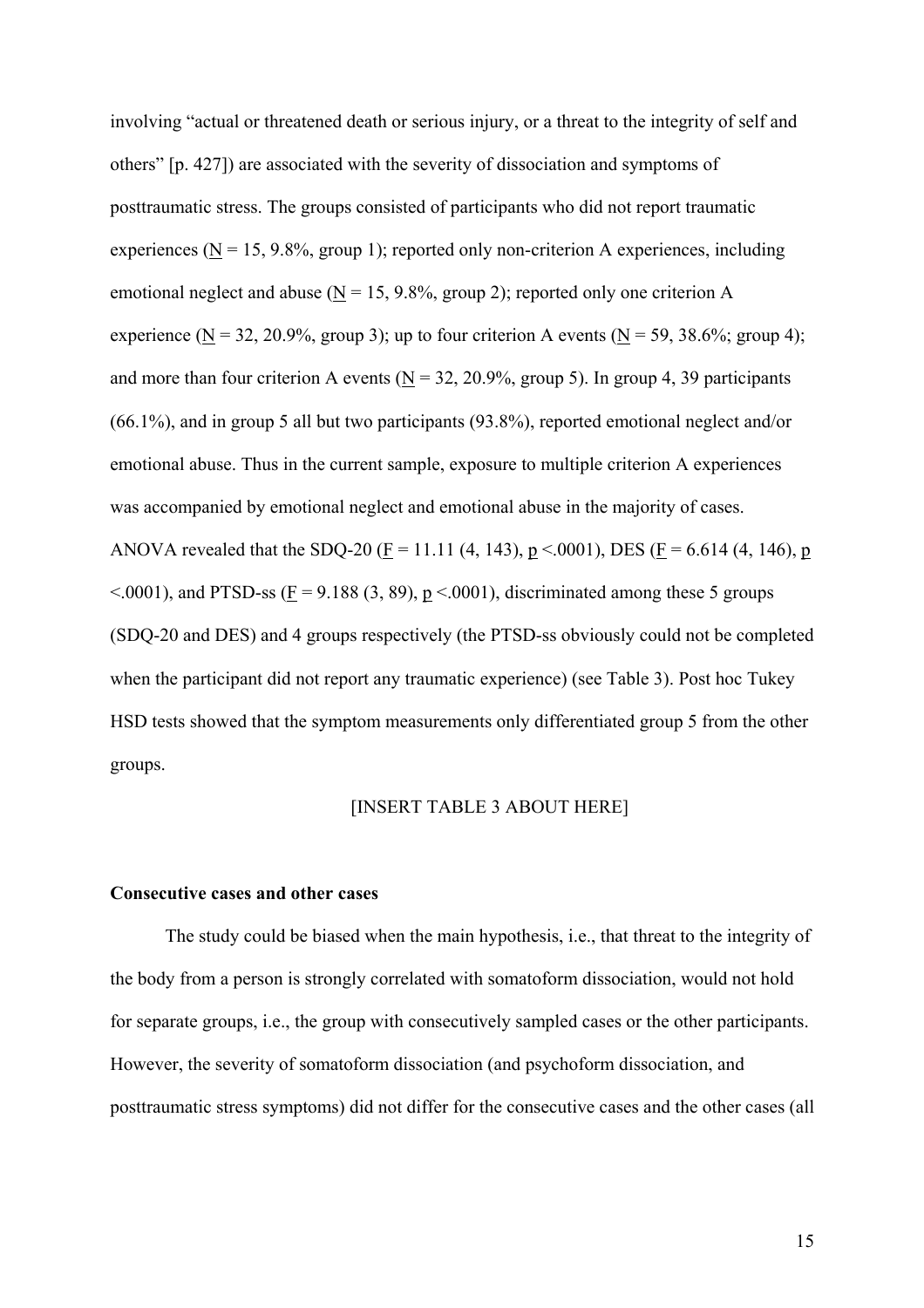t-tests not significant), and the correlation between the SDQ-20 and bodily threat was similar for both groups ( $r = .46$  among the consecutive cases, and  $r = .53$  among the other cases).

### **Discussion**

Findings are consistent with the hypotheses. Somatoform dissociation was correlated with posttraumatic stress-symptoms, and predicted reported traumatisation over and above the influence of psychoform dissociation and symptoms of posttraumatic stress. Somatoform dissociation was best predicted by threat to the body and life from a person/intense pain among a wide range of trauma types. Somatoform dissociation was also best predicted by bodily threat when age at onset and duration of reported traumatisation were considered. These findings highlight that future studies of dissociation and trauma should consider somatoform dissociation, and that the entire domain of dissociation should not be equated with psychoform dissociation. For example, one study [29] concluded that "dissociation (in addition to PTSD symptoms) is a primary response to sexual abuse but that it is less strongly associated with physical abuse experiences." (p. 219). A different picture emerges when somatoform dissociation is considered as well.

Reported emotional neglect improved the predictive power of the regression model. This suggests that emotional trauma is a risk factor for the maintenance of peritraumatic somatoform dissociative reactions to severe bodily threat. That is, neglectful care givers may fail to teach offspring how to modulate state, and may fail to assist them in integrating highly stressful experiences in the aftermath of potentially traumatizing events [30].

Nash et al. [31] found that the association between psychoform dissociation and reported trauma disappeared when considering family pathology as a covariate. However, reported physical abuse best predicted somatoform and psychoform dissociation over and above family problems, emotional neglect, and emotional abuse [5]. Other studies also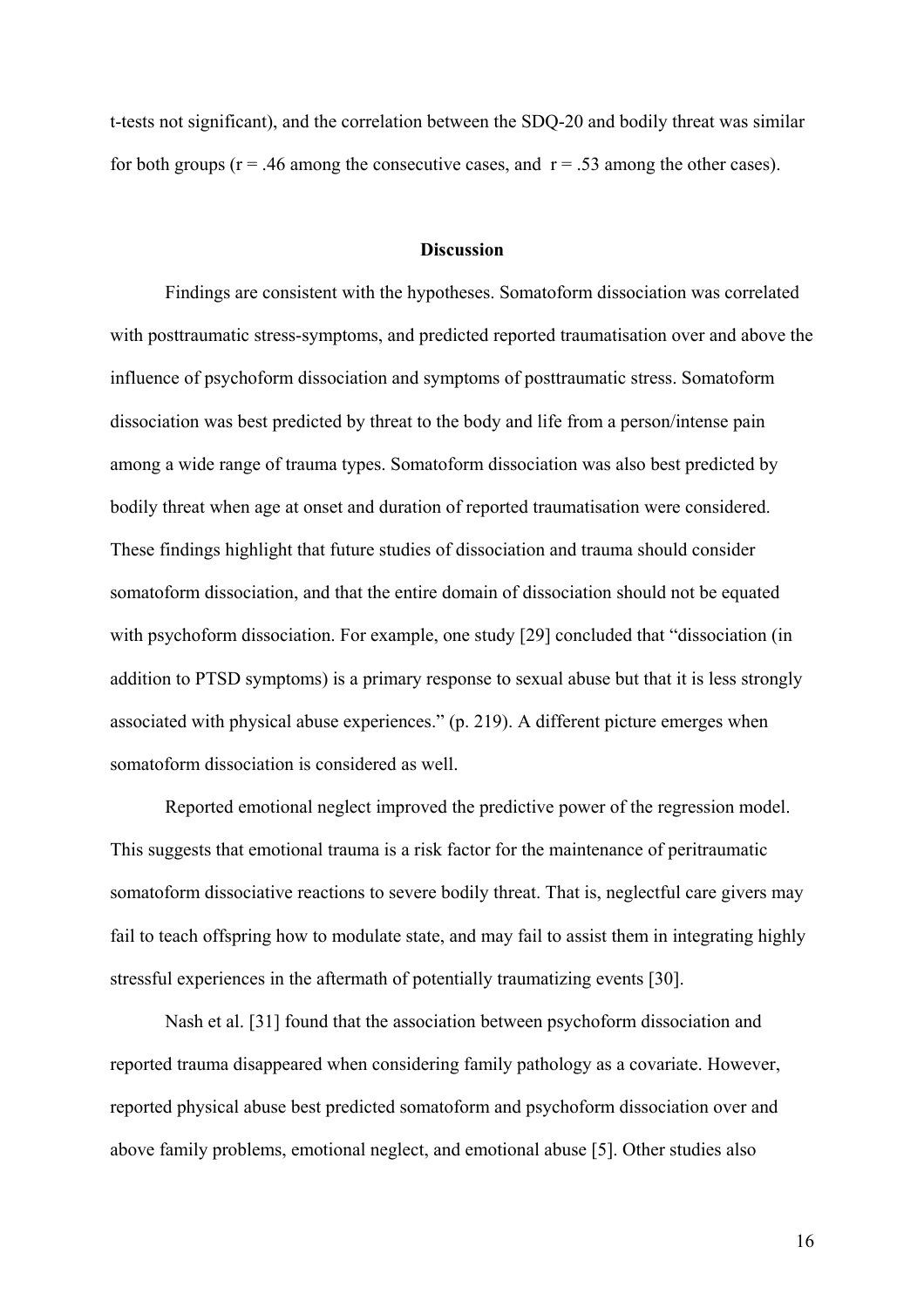suggested that sexual and physical abuse were the best predictors of psychoform dissociation but emotional neglect and abuse, and maternal dysfunction constituted the climate in which sexual and physical abuse had occurred [5,6,32].

In the current study, emotional trauma predicted psychoform dissociation best. Yet, symptoms of posttraumatic stress, psychoform dissociation and somatoform dissociation were not associated with emotional neglect, emotional abuse, and family problems when these occurred in the absence of bodily threat and sexual trauma. In fact, neither were a single or a few reported PTSD-criterion A events. Thus, high scores for these forms of psychopathology seem specifically related to cumulative threat to the integrity of the body. Other studies have also found that subjects who report exposure to multiple interpersonal traumatisation [33] or whose severe childhood abuse was documented [34] are at special risk for developing traumarelated psychopathology.

Retrospective studies are subject to methodological limitations restricting causal inferences between reported trauma and dissociation [27,35]. Hence, it is not warranted to conclude from the present data that one phenomenon is caused by another. In this context, the conclusion of Nash et al. [31] that adult psychopathology and dissociation in women with a history of childhood sexual abuse might be a consequence, at least in part, of a pathogenic family structure, rather than the abuse per se, must also be considered with caution.

It has been suggested that dissociative symptoms result from fantasy-proneness [36], suggestibility, or general psychopathology [37], and that somatoform dissociation could simply reflect somatization. Florid and recovered cases of complex dissociative disorders had higher scores for fantasy proneness than healthy controls, but used fantasy to create a safer imagery world to cope with traumatic experiences [38]. There is no evidence that somatoform dissociation can be explained by suggestibility [24, 39]. Consistent with this, the SDQ-20 (as well as the DES and PTSD-ss) scores were similar in consecutive new cases and in patients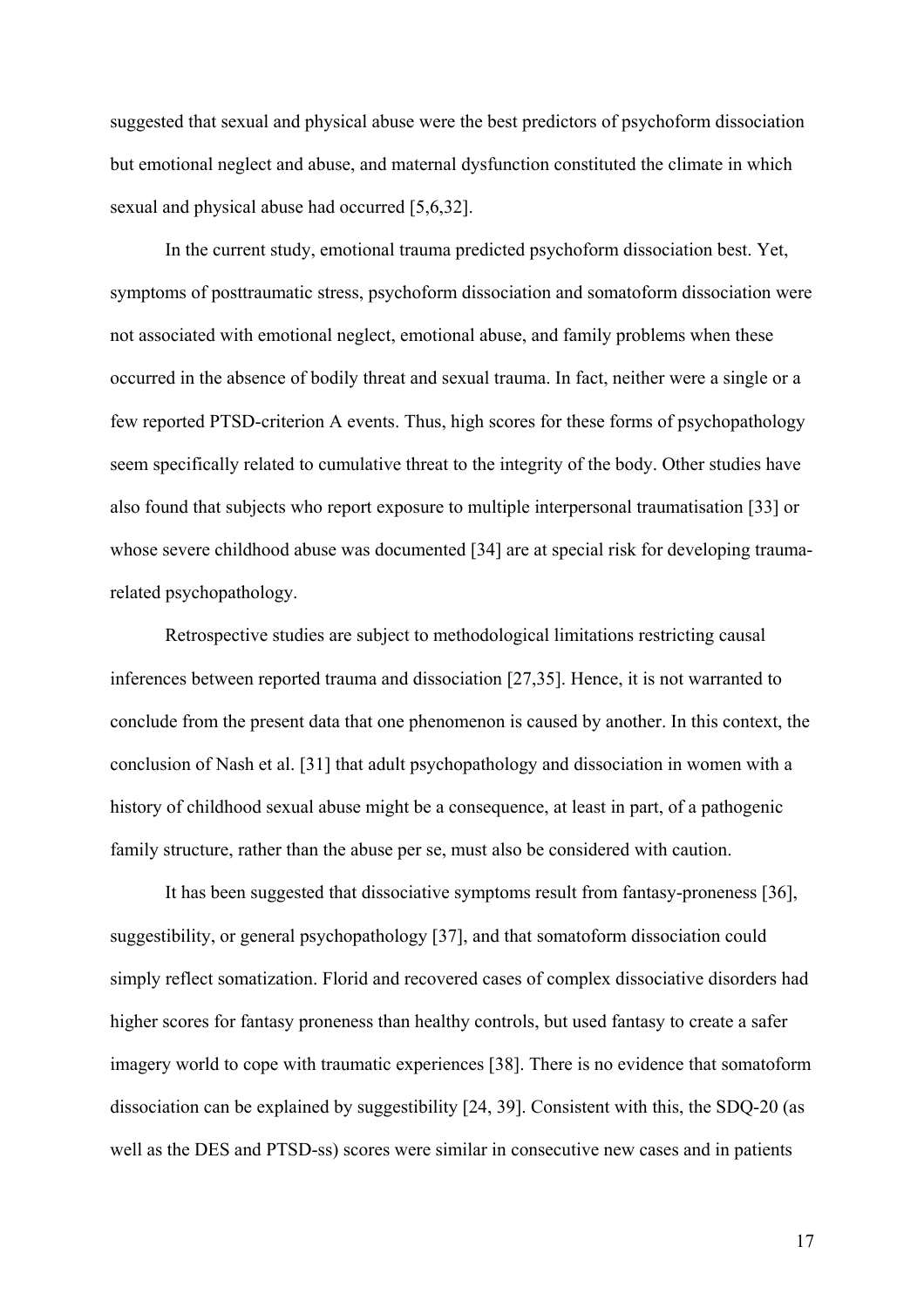that had been in treatment for at least some time in the current study. Furthermore, somatoform dissociation is not an effect of general psychopathology [23], and predicted reported trauma over and above the influence of somatization [6]. Finally, somatoform dissociation, but not somatization, was strongly correlated with psychoform dissociation [6].

Limitations of the present study were that the external validity of the reported presence and absence of traumas on the TEC were not assessed. Assessing under- and over-reporting of trauma on the TEC is an important future goal. Keeping these reservations in mind, a range of empirical data suggests that the present results are unlikely to reflect effects of suggestion. Animal defence essentially involves phenomena such as analgesia, anaesthesia and motor inhibitions [11], which are prominent items of the SDQ-20. In addition, peritraumatic and posttraumatic somatoform dissociative symptoms were characteristic of World War I "shellshocked" soldiers [1]. Also, retrospective and prospective, longitudinal studies show that authentic overwhelming events may evoke peritraumatic somatic symptoms and somatoform dissociative symptoms in children and adults [40-42]. Peritraumatic dissociation, more generally, was predictive of subsequent PTSD [43], dissociative disorders [7, 41], and somatoform disorders [41].

In summary, somatoform dissociation was a potent predictor of reported cumulative traumatisation. Among a wide range of trauma types, somatoform dissociation was associated most strongly with recurrent bodily threat from a person, intense pain, and emotional neglect that started early in life. These associations may be due to the evocation of defensive psychobiological systems in the face of recurrent major threat to the integrity of the body and to life itself from a person. This hypothesis should now be tested in prospective, longitudinal research.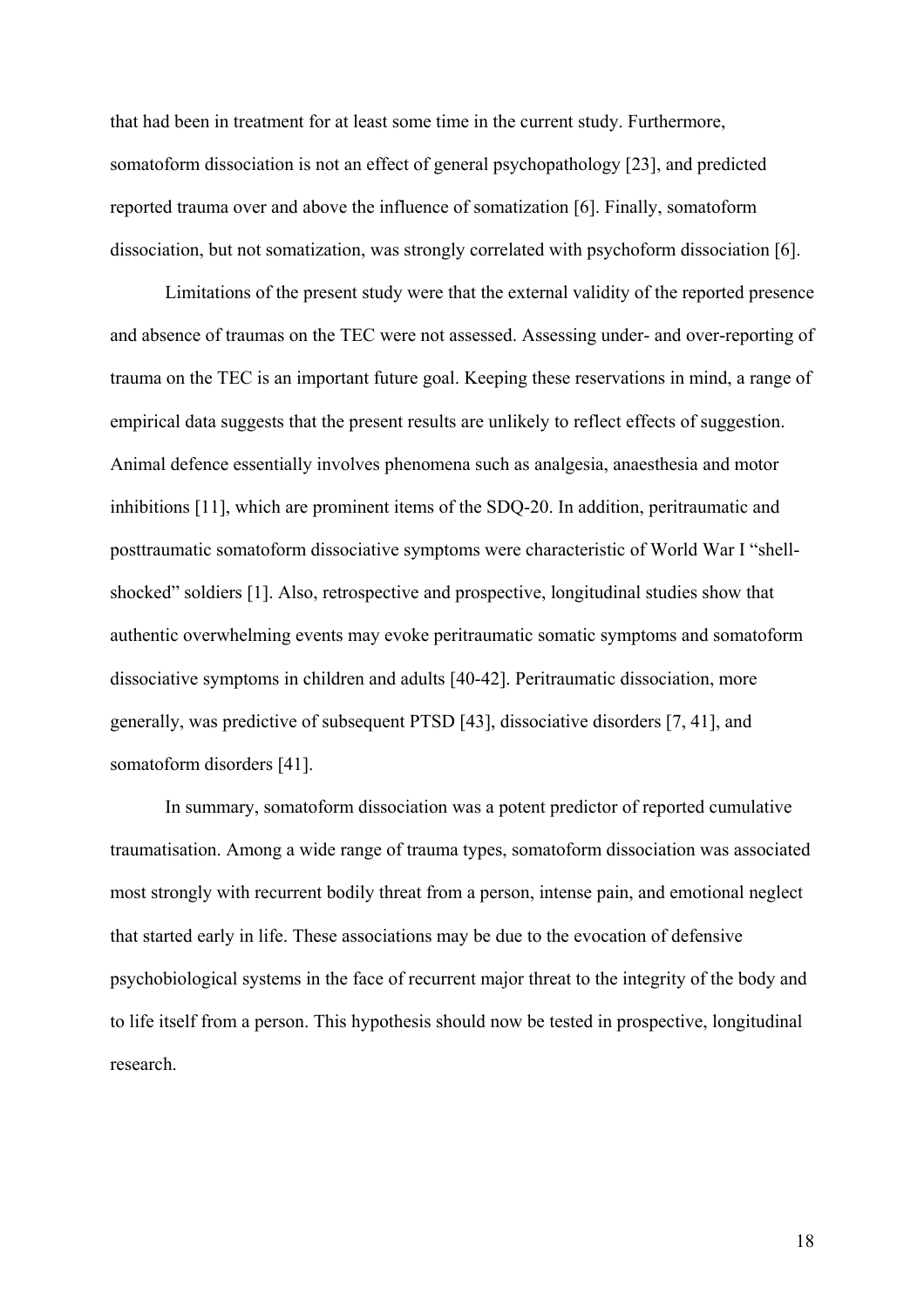#### **References**

1. Van der Hart O, Van Dijke A, Van Son MJM, Steele K. Somatoform dissociation in traumatized World War I combat soldiers: A neglected clinical heritage. Journal of Trauma and Dissociation, 2000; 1:33-66.

2. Nijenhuis, E.R.S., Spinhoven, P., Van Dyck, R., Van der Hart, O., & Vanderlinden, J. The development and psychometric characteristics of the Somatoform Dissociation Questionnaire (SDQ-20). Journal of Nervous and Mental Disease, 1996; 184:688-694.

3. Dell PF. Somatoform dissociation and reported trauma in DID and DDNOS. Proceedings of the 14th International Conference of the International Society for the Study of Dissociation. November 8-11, 1997:130.

4. Diettrich A. Posttraumatic stress disorder and associated features as predictors of revictimization and perpetration with samples of adults abused during childhood. Disseration University of British Columbia 2003.

5. Nijenhuis ERS, Spinhoven P, Van Dyck R, Van der Hart O, Vanderlinden J. Degree of somatoform and psychological dissociation in dissociative disorder is correlated with reported trauma. Journal of Traumatic Stress 1998; 11:711-730.

6. Nijenhuis ERS, Van Dyck R, Ter Kuile MM, Mourits MJE, Spinhoven P, Van der Hart O. Evidence for associations among somatoform dissociation, psychological dissociation and reported trauma in patients with chronic pelvic pain. Journal of Psychosomatic Obstetrics and Gynecology 2003; 24:87-98.

7. Nijenhuis ERS, Van Engen A, Kusters I, Van der Hart O. Peritraumatic somatoform and psychological dissociation in relation to recall of childhood sexual abuse. Journal of Trauma and Dissociation 2001; 2:49-68.

8. Roelofs K, Keijsers GP, Hoogduin KA, Naring GW, Moene FC. Childhood abuse in patients with conversion disorder. American Journal of Psychiatry 2002; 159:1908-1913.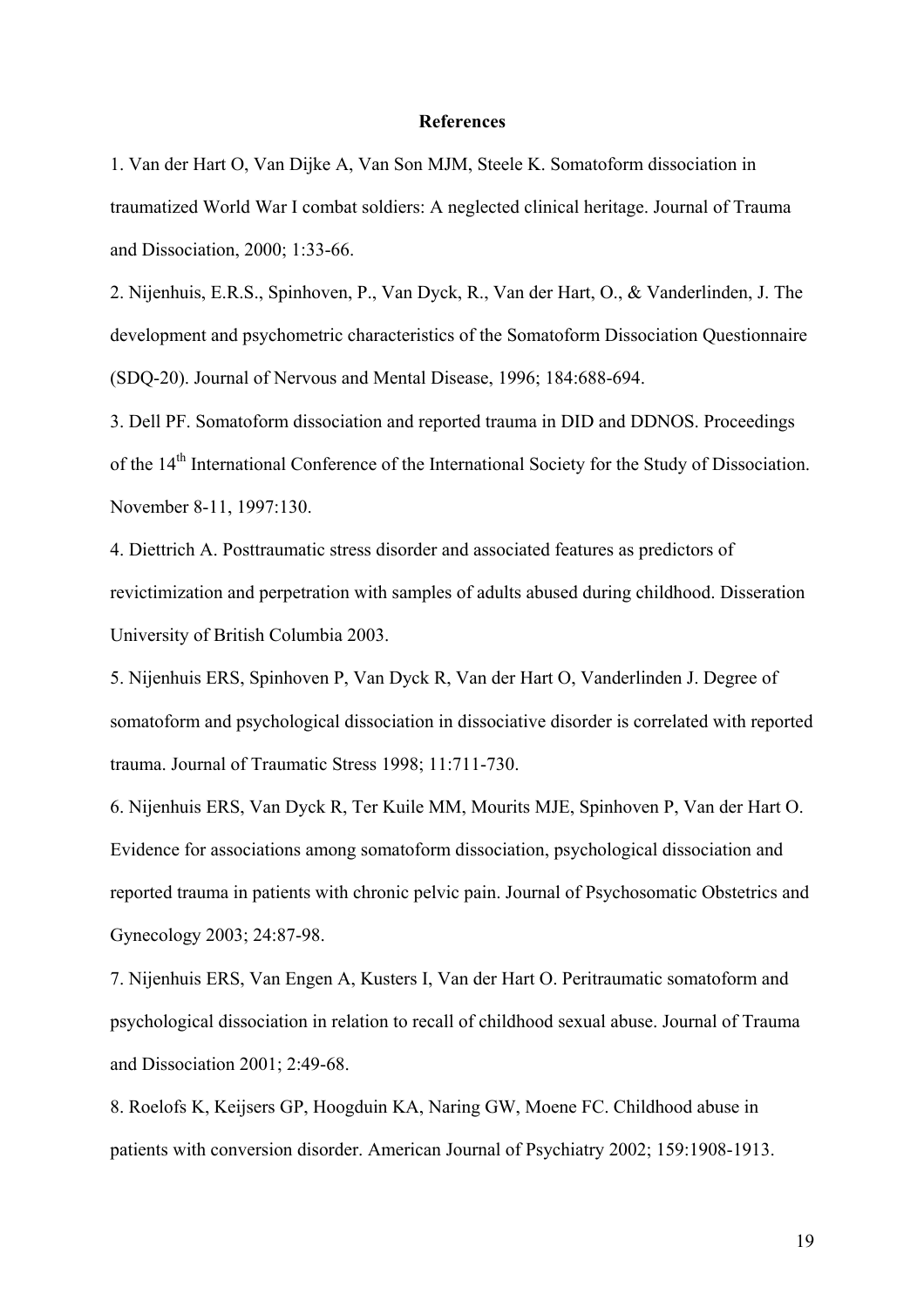9. Van Duyl M, Nijenhuis ERS. Dissociative symptoms and reported trauma among Ugandan patients with spirit possession disorder. Proceedings of the 18<sup>th</sup> International Fall Conference of the International Society for the Study of Dissociation. New Orleans. December 2-4, 2001:60-61.

10. Waller G, Hamilton K, Elliott P, Lewendon J, Stopa L, Waters A, Kennedy F, Chalkley JF, Lee G, Pearson D, Kennerley H, Hargreaves I, Bashford V. Somatoform

dissociation, psychological dissociation and specific forms of trauma. Journal of Trauma and Dissociation 2000; 1:81-98.

11. Nijenhuis ERS, Vanderlinden J, Spinhoven P. Animal defensive reactions as a model for trauma-induced dissociative reactions. Journal of Traumatic Stress 1998; 11:243-260.

12. Nijenhuis ERS, Spinhoven P, Vanderlinden J, Van Dyck R, Van der Hart O. Somatoform dissociative symptoms as related to animal defensive reactions to predatory threat and injury. Journal of Abnormal Psychology 1998; 107:63-73.

13. Fanselow MS, Lester LS. A functional behavioristic approach to aversively motivated behavior: Predatory imminence as a determinant of the topography of defensive behavior. In Bolles RC, Beecher MD, eds. Evolution and learning. Hillsdale NJ: Lawrence Erlbaum Associates, 1988:185-212.

14. Davis KL, Panksepp J, Normansell L. The affective neuroscience personality scales: Normative data and implications. Neuro-Psychoanalysis 2003; 5:57-69.

15. Nijenhuis ERS, Van der Hart O, Steele, K. The emerging psychobiology of trauma-related dissociation and dissociative disorders. In D'Haenen H, Den Boer JA, Willner P, eds. Biological Psychiatry. London: Wiley, 2002:1079-1098.

16. American Psychiatric Association. Diagnostic and statistical manual of mental disorders, fourth edition (DSM-IV). Washington DC: American Psychiatric Association, 1994.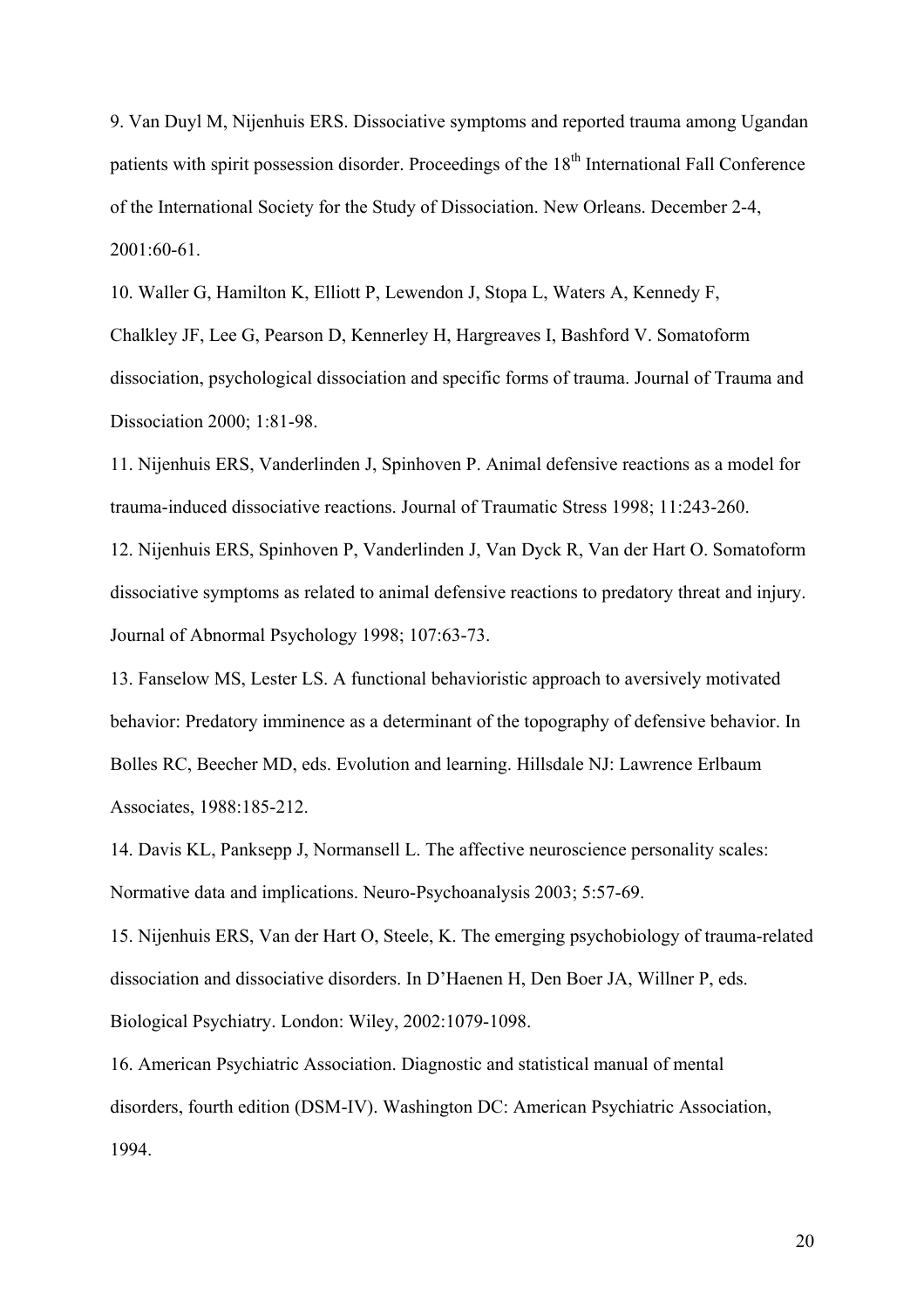17. Reinders AATS, Nijenhuis ERS, Paans AMJ, Korf J, Willemsen ATM, den Boer JA. One brain, two selves. Neuroimage 2003; 20:2119-2125.

18. Nijenhuis ERS, Quak J, Reinders S, Korf J, Vos H, Marinkelle AB. Identity-dependent processing of traumatic memories in dissociative identity disorder: Converging regional blood flow, physiological and psychological evidence. Proceedings of the 6th European Conference on Traumatic Stress: Psychotraumatology, clinical practice, and human rights. Istanbul, Turkey. June 5-8, 1999:23.

19. Nijenhuis ERS, Van der Hart O, Kruger K. The psychometric characteristics of the Traumatic Experiences Questionnaire (TEC): First findings among psychiatric outpatients. Clinical Psychology and Psychotherapy 2002; 9:200-210.

20. Goodman LA, Corcoran C, Turner K, Yuan N, Green B. Assessing traumatic event exposure: General issues and preliminary findings for the Sressful Life Events Screening Questionnaire. Journal of Traumatic Stress 1998; 11:521-542.

21. Nijenhuis ERS, Spinhoven P, Van Dyck R, Van der Hart O, Vanderlinden J. Psychometric characteristics of the Somatoform Dissociation Questionnaire: A replication study. Psychotherapy & Psychosomatics 1998; 67:17-23.

22. Sar V, Kundakci T, Kiziltan E, Bakim B, Bozkurt O. Differentiating dissociative disorders from other diagnostic groups through somatoform dissociation in Turkey**.** Journal of Trauma and Dissociation 2000; 1:67-80.

23. Nijenhuis ERS, Van Dyck R, Spinhoven P, Van der Hart O, Chatrou M, Vanderlinden J, Moene F. Somatoform dissociation discriminates among diagnostic categories over and above general psychopathology. Australian and New Zealand Journal of Psychiatry 1999; 33:512- 520.

24. Nijenhuis ERS. Somatoform dissociation: Phenomena, measurement, and theoretical issues. Assen, The Netherlands: Van Gorcum, 1999. Reprint: New York: Norton, 2004.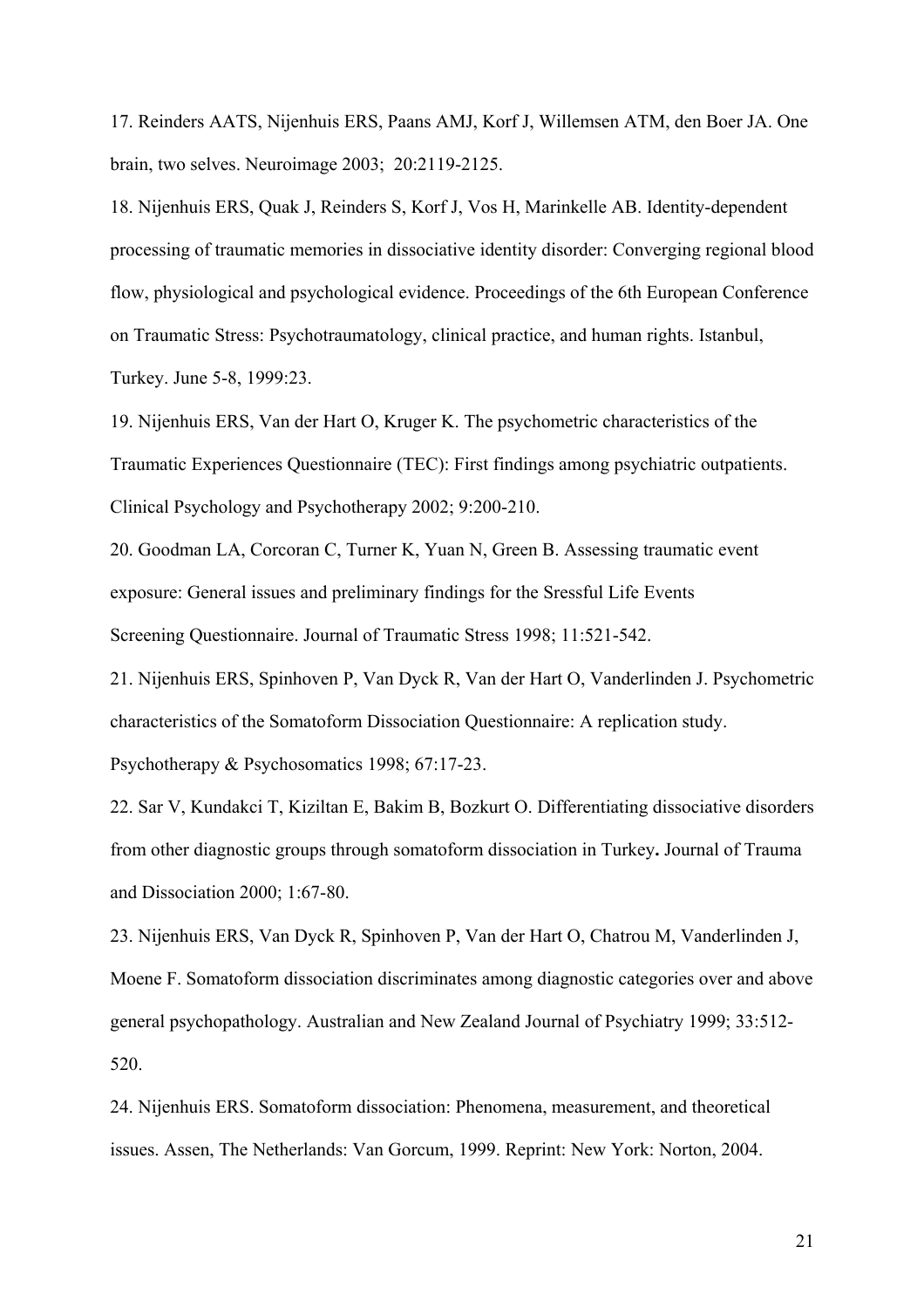25. Bernstein E, Putnam FW. Development, reliability, and validity of a dissociation scale. Journal of Nervous Mental Disease 1986; 102:280-286.

26. Carlier IVE, Van Uchelen JJ, Lamberts RD, Gersons BPR. Een korte screeningstest voor de diagnose posttraumatische stress-stoornis [A brief screening test for posttraumatic stressdisorder]. Tijdschrift voor Psychiatrie 1996; 8:624-629.

27. Tabachnick BG, Fidell LS. Using multivariate statistics. 2nd ed. New York: Harper Collins Publishers 1989.

28. SPSS PC: SPSS Inc. SPSS for Windows Release 9.0. Chicago, SPSS Inc 1998.

29. Carlson EB, Armstrong J, Loewenstein R, Roth D. Relationships between traumatic experiences and symptoms of posttraumatic stress, dissociation, and amnesia. In Bremner JD, Marmar CR, eds. Trauma, memory, and dissociation. Washington, DC: American Psychiatric Press 1998:205-227.

30. Putnam FW. Dissociation in children and adolescents: A developmental perspective. New York: Guilford, 1997.

31. Nash MR, Hulsey TL, Sexton MC, Harralson TL, Lambert W. Long-term sequelae of childhood sexual abuse: Perceived family environment, psychopathology, and dissociation. Journal of Consulting and Clinical Psychology 1993; 61:276-283.

32. Draijer N, Langeland W. Childhood trauma and perceived parental dysfunction in the etiology of dissociative symptoms in psychiatric inpatients. American Journal of Psychiatry 1999; 156:379-385.

33. Green BL, Goodman LA, Krupnick JL, Corcoran CB, Petty RM, Stockton P, Stern NM. Outcomes of single versus multiple trauma exposure in a screening sample. Journal of Traumatic Stress 2000; 13:271-286.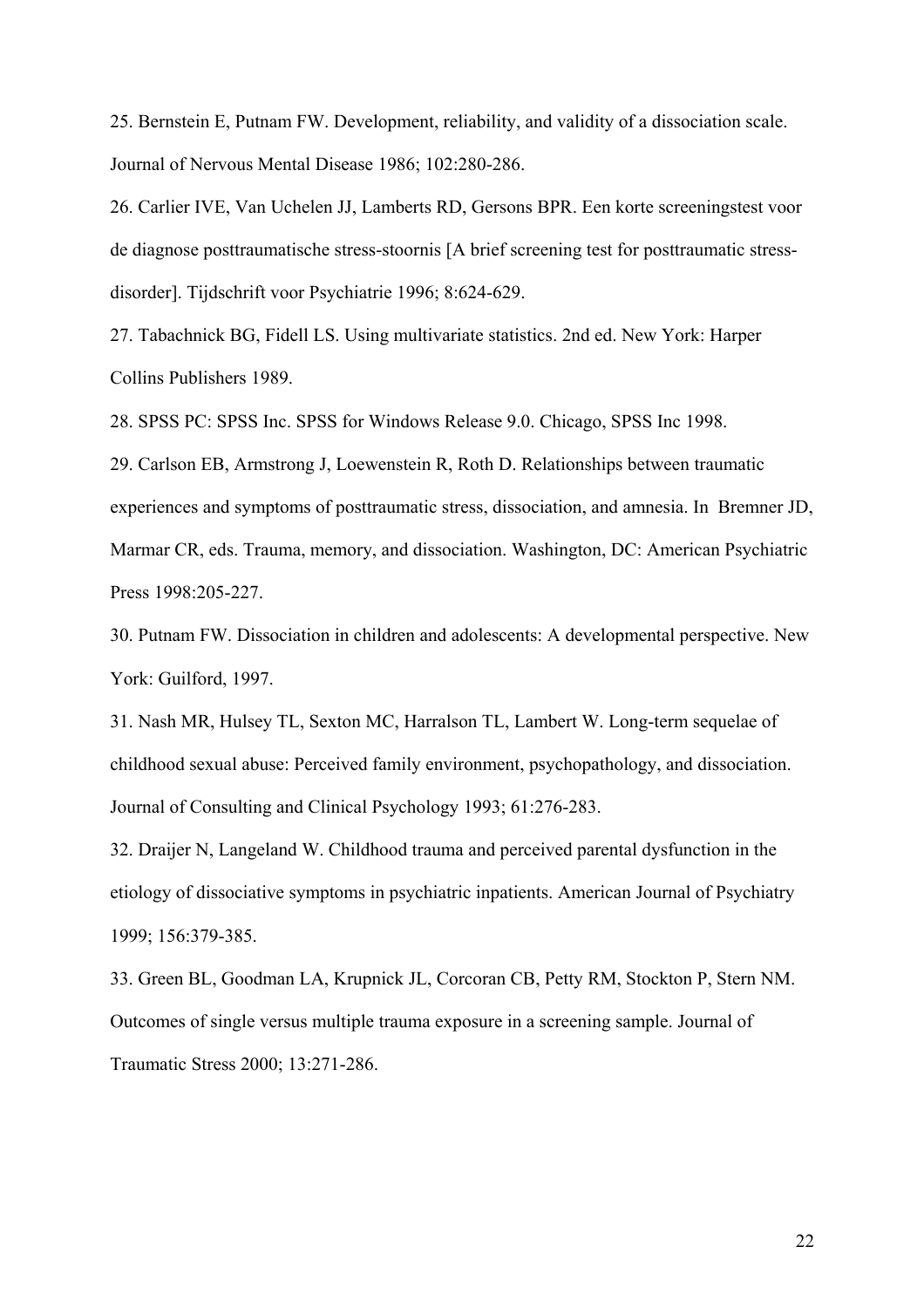34. Ogawa JR, Sroufe LA, Weinfield NS, Carlson EA, Egeland B. Development and the fragmented self: A longitudinal study of dissociative symptomatology in a normative sample. Development and Psychopathology 1997; 9:855-879.

35. Briere J, Elliott DM. Sexual abuse, family environment, and psychological symptoms: On the validity of statistical control. Journal of Consulting and Clinical Psychology 1993; 61:284-288.

36. Hacking I. Rewriting the soul: Multiple personality and the sciences of memory. Princeton NJ: Princeton University Press, 1995.

37. Tillman JG, Nash MR, Lerner PM. Does trauma cause dissociative pathology? In S. J.

Lynn, & J. W. Rhue (Eds.), Dissociation: Clinical and theoretical perspectives. New York: Guilford, 1994:395-415.

38. Nijenhuis ERS, Ehling T, Krikke A. Hippocampal volume in florid and recovered cases of DID, DDNOS, and healthy controls: Three MRI studies. Proceedings of the 19<sup>th</sup> International Fall Conference of the International Society for the Study of Dissociation, Baltimore, November 9-12, 2002:43.

39. Nähring G, Nijenhuis ERS. Relationships among self-reported potentially traumatizing events, psychoform and somatoform dissociation, and absorption in two non-clinical populations. Submitted.

40. Burgess AW, Hartmann CR., Baker T. Memory representations of childhood sexual abuse. Journal of Psychosocial Nursing 1995; 33:9-16.

41. Darves-Bornoz JM, Lepine JP, Choquet M, Berger C, Degiovanni A, Gaillard P. Predictive factors of chronic post-traumatic stress disorder in rape victims. European Psychiatry 1998; 13:281-287.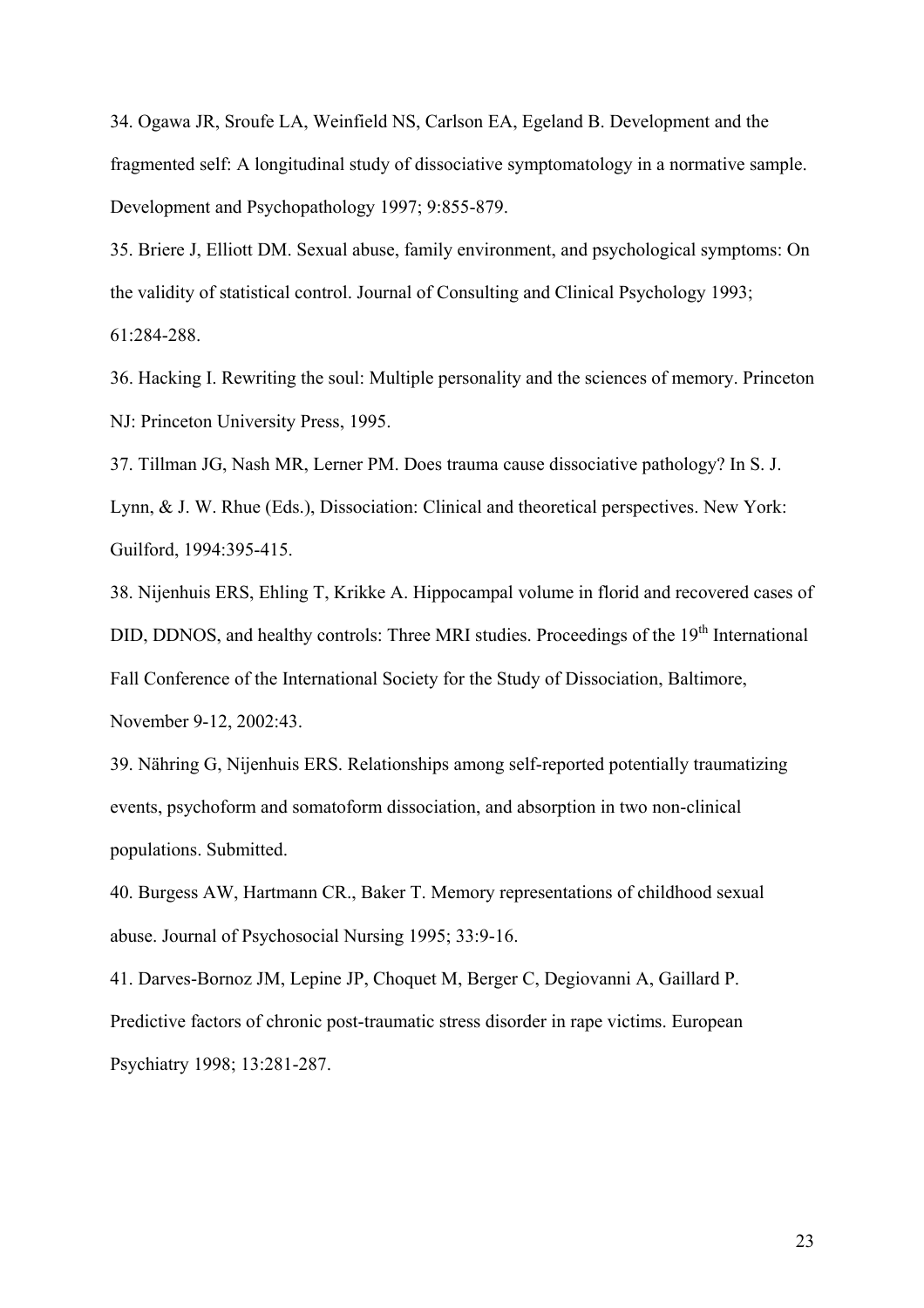42. Morgan CA, Hazlett G, Wang S, Richardson EG, Schnurr P, Southwick SM. Symptoms of dissociation in humans experiencing acute, uncontrollable stress: a prospective investigation. American Journal of Psychiatry 2001; 158:1239-1247.

43. Shalev AY, Peri T, Canetti L, Schreiber S. Predictors of PTSD in injured trauma survivors: a prospective study. American Journal of Psychiatry 1996; 153:219-225.

Table 1. Pearson product-moment correlation among somatoform dissociation, psychoform dissociation, posttraumatic stress-symptoms and TEC variables

|                              | $SDQ-20$ | <b>DES</b> | PTSD-ss |
|------------------------------|----------|------------|---------|
|                              |          |            |         |
| TEC total score              | .57      | .42        | .53     |
| TEC scores for trauma types: |          |            |         |
| bodily threat/intense pain   | .52      | .35        | .43     |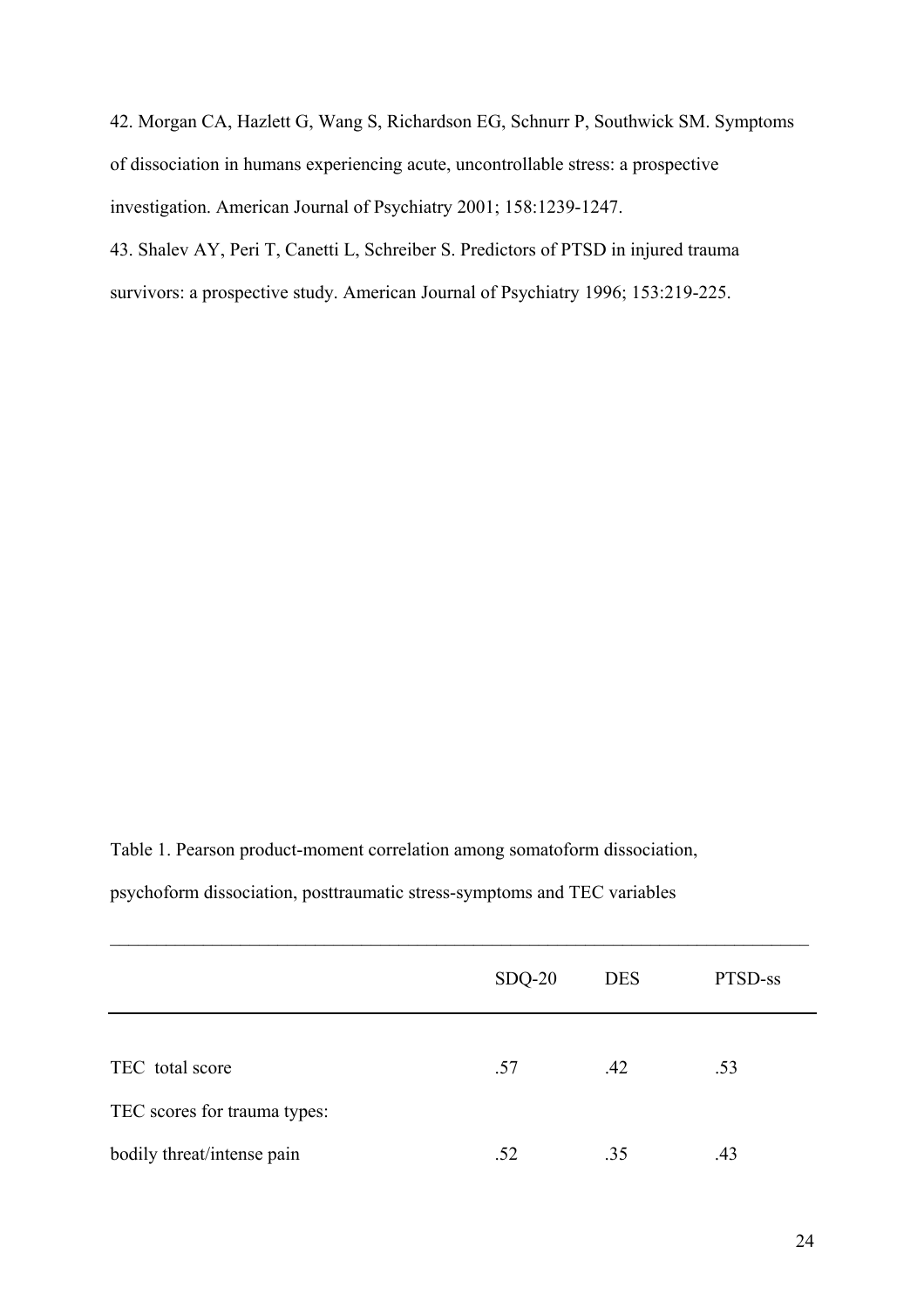| emotional abuse and neglect | $\mathcal{L}$ | 44  | 43 |
|-----------------------------|---------------|-----|----|
| sexual trauma               | 39            | -31 | 45 |

 $\mathcal{L}_\mathcal{L} = \{ \mathcal{L}_\mathcal{L} = \{ \mathcal{L}_\mathcal{L} = \{ \mathcal{L}_\mathcal{L} = \{ \mathcal{L}_\mathcal{L} = \{ \mathcal{L}_\mathcal{L} = \{ \mathcal{L}_\mathcal{L} = \{ \mathcal{L}_\mathcal{L} = \{ \mathcal{L}_\mathcal{L} = \{ \mathcal{L}_\mathcal{L} = \{ \mathcal{L}_\mathcal{L} = \{ \mathcal{L}_\mathcal{L} = \{ \mathcal{L}_\mathcal{L} = \{ \mathcal{L}_\mathcal{L} = \{ \mathcal{L}_\mathcal{$ 

all  $p < .001$ 

Table 2. Pearson product-moment correlation among somatoform dissociation,

psychoform dissociation, posttraumatic stress-symptoms and TEC items

| Trauma variables                   |        |    | Somatoform Psychoform Posttraumatic       |  |
|------------------------------------|--------|----|-------------------------------------------|--|
|                                    |        |    | dissociation dissociation stress-symptoms |  |
|                                    |        |    |                                           |  |
| Parentification                    | $.29*$ | 25 | .29                                       |  |
| Family problems (e.g., parent with |        |    |                                           |  |

 $\mathcal{L}_\mathcal{L} = \{ \mathcal{L}_\mathcal{L} = \{ \mathcal{L}_\mathcal{L} = \{ \mathcal{L}_\mathcal{L} = \{ \mathcal{L}_\mathcal{L} = \{ \mathcal{L}_\mathcal{L} = \{ \mathcal{L}_\mathcal{L} = \{ \mathcal{L}_\mathcal{L} = \{ \mathcal{L}_\mathcal{L} = \{ \mathcal{L}_\mathcal{L} = \{ \mathcal{L}_\mathcal{L} = \{ \mathcal{L}_\mathcal{L} = \{ \mathcal{L}_\mathcal{L} = \{ \mathcal{L}_\mathcal{L} = \{ \mathcal{L}_\mathcal{$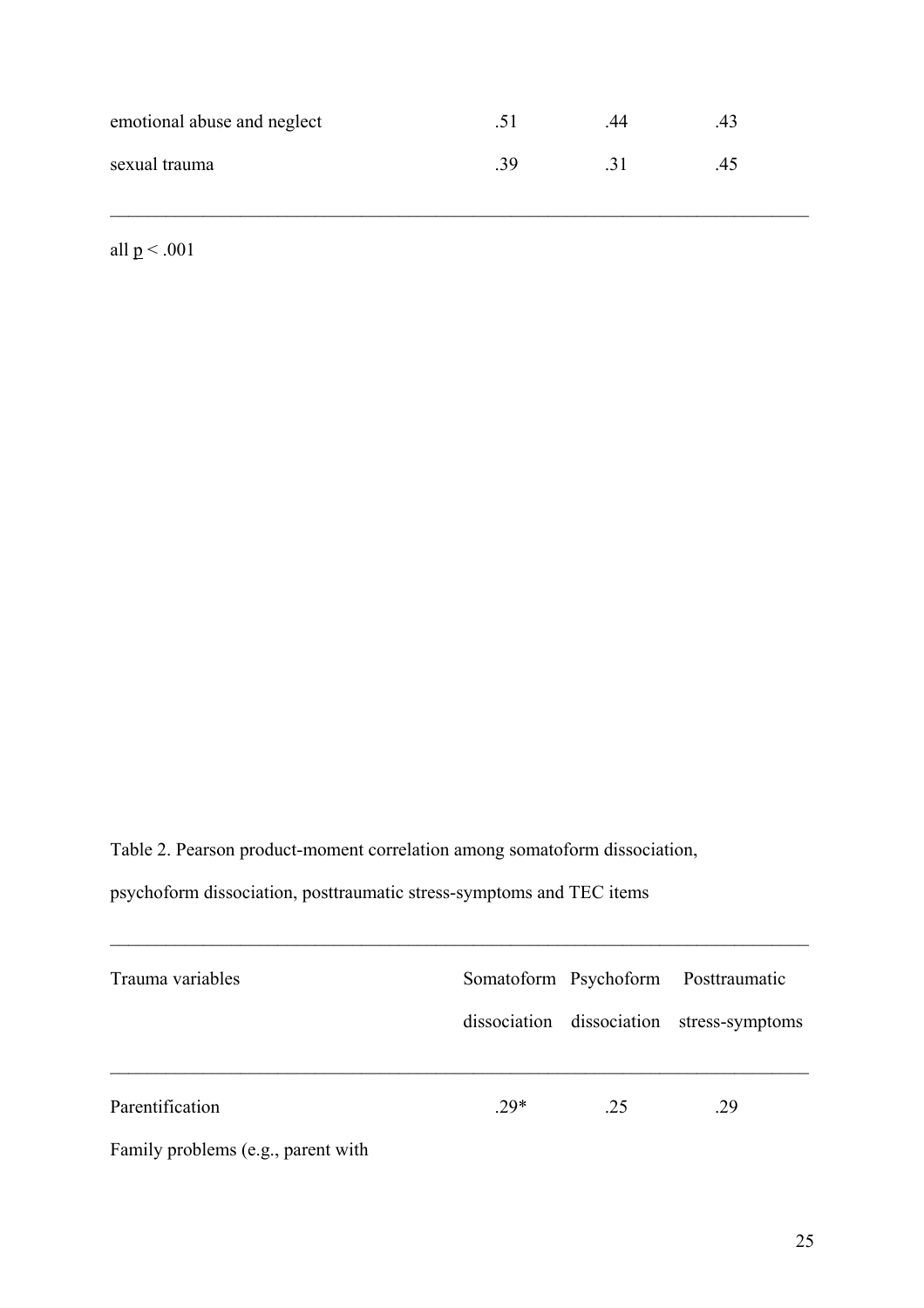| alcohol or psychiatric problems, poverty)        | $.26*$ | .18    | $.38*$ |
|--------------------------------------------------|--------|--------|--------|
| Divorced parents                                 | .05    | .05    | $-.05$ |
| Own divorce                                      | .20    | .07    | .19    |
| Loss of own child or partner in adulthood        | $-.08$ | $-.08$ | .04    |
| Loss of member of family of origin in childhood  | .13    | .07    | .18    |
| Severe bodily injury (e.g., loss of limb, burns) | .21    | .06    | .20    |
| Intense pain from injury, surgery, torture       | $.42*$ | $.30*$ | $.32*$ |
| Threat to life from illness, surgery, accident   | .18    | .17    | .15    |
| Deliberate threat to life from another person    | $.39*$ | $.26*$ | .28    |
| Witnessing others undergo trauma                 | .17    | .16    | .23    |
| War-time experiences                             | .22    | $-.03$ | .19    |
| Second generation warvictim                      | .19    | .18    | .28    |
| Emotional neglect by member family of origin     | $.37*$ | $.39*$ | $.31*$ |
| Emotional neglect by other family member         | $.42*$ | $.35*$ | $.31*$ |
| Emotional neglect by nonfamily members           | $.36*$ | $.27*$ | .18    |
| Emotional abuse by member family of origin       | $.38*$ | $.33*$ | $.40*$ |
| Emotional abuse by other family member           | .20    | .12    | .22    |
| Emotional abuse by nonfamily members             | $.36*$ | $.29*$ | $.35*$ |
| Physical abuse by member family of origin        | .21    | .14    | $.36*$ |
| Physical abuse by other family member            | .24    | .19    | .25    |
| Physical abuse by nonfamily member               | $.36*$ | .18    | $.31*$ |
| Bizarre punishment                               | $.39*$ | $.27*$ | .21    |
| Sexual harassment by member family of origin     | .24    | .21    | .28    |
| Sexual harassment by other family member         | .02    | .07    | .15    |
| Sexual harassment by nonfamily member            | $.30*$ | $.29*$ | $.39*$ |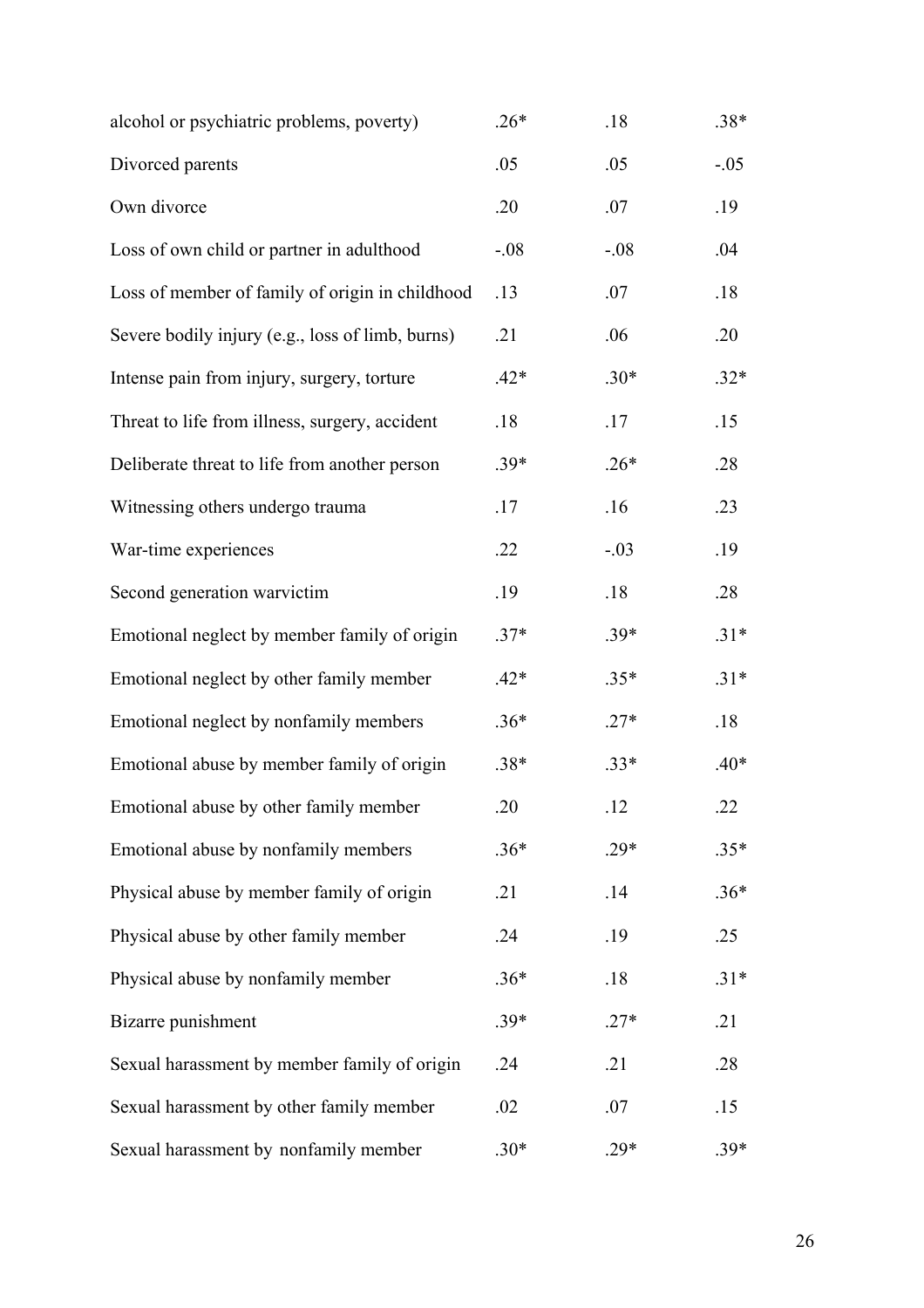| Sexual abuse by member family of origin | $32*$ | -24  | $35*$ |
|-----------------------------------------|-------|------|-------|
| Sexual abuse by other family member     | .O I  | (1)4 | 13    |
| Sexual abuse by nonfamily member        | $35*$ | - 19 | .29   |

Bonferroni correction:  $\alpha = .05/29 = .002$ ; \* p <.002

Table 3. Pearson product-moment correlation among somatoform dissociation, psychoform dissociation, posttraumatic stress-symptoms and SLESQ variables

| <b>SLESQ</b>              | $SDQ-20$ | <b>DES</b> | PTSD-ss |
|---------------------------|----------|------------|---------|
|                           |          |            |         |
| Life-threatening disease  | .19      | .18        | .12     |
| Life-threatening accident | .13      | .10        | .04     |
|                           |          |            |         |

Physical force or weapon used against p.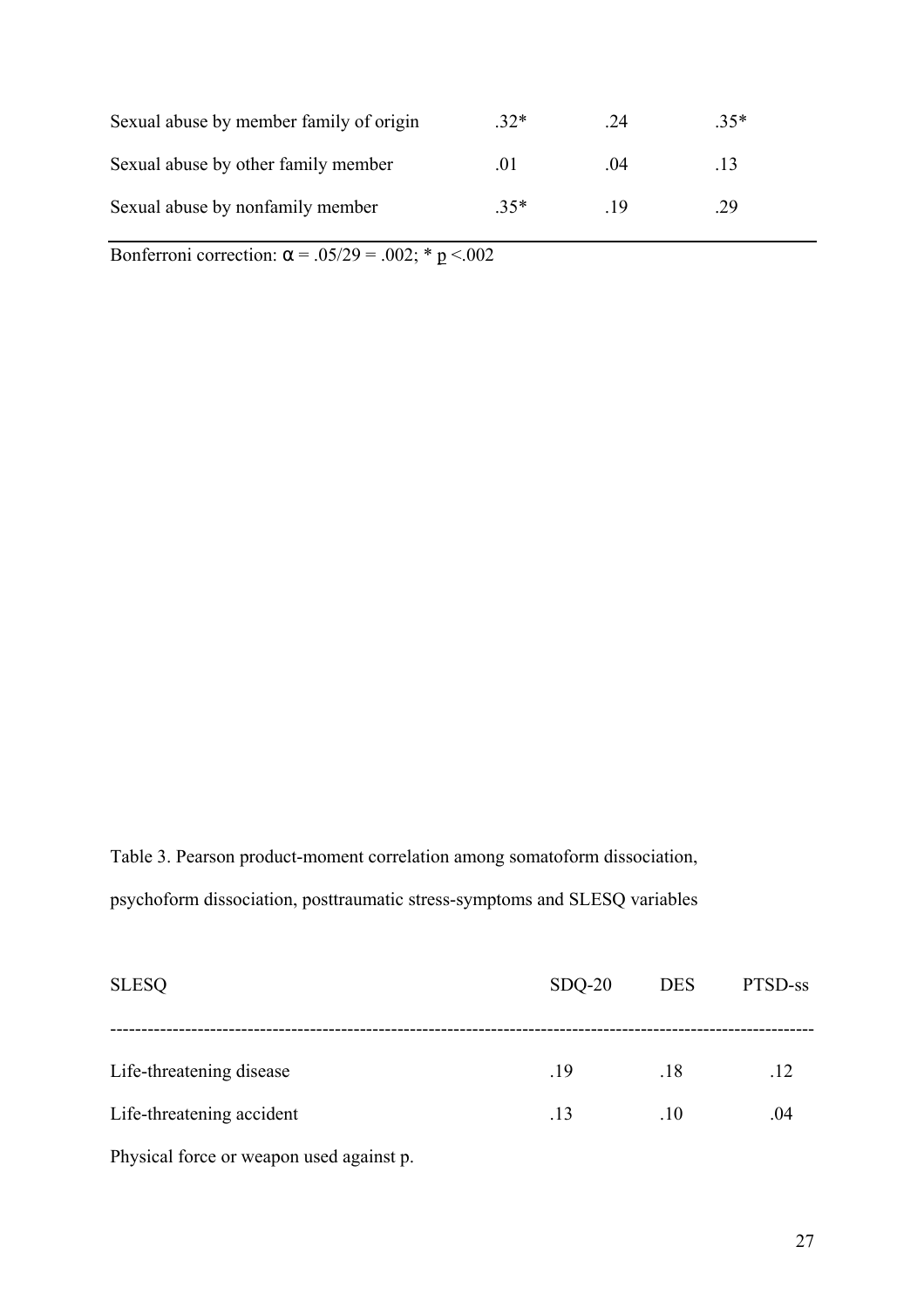| in a robbery or mugging                                        | .13    | .12    | .15    |
|----------------------------------------------------------------|--------|--------|--------|
| Death of a significant other due to accident                   |        |        |        |
| homicide or suicide                                            | .16    | .16    | $.36*$ |
| Physically forced sexual abuse including vaginal,              |        |        |        |
| anal or oral penetration                                       | $.33*$ | .19    | $.34*$ |
| Attempted sexual abuse by use of physical force or threat .28* |        | $.28*$ | $.34*$ |
| Sexual abuse in terms of touching of own private parts         |        |        |        |
| or being forced to touch private parts of the perpetrator      | $.27*$ | $.25*$ | $.34*$ |
| Childhood physical abuse                                       | $.24*$ | .13    | $.27*$ |
| Physical abuse otherwise                                       | $.18$  | .15    | .21    |
| Being threatened with a weapon in another sense than           |        |        |        |
| detailed in the previous items                                 | .11    | .12    | .23    |
| Witnessing murder, sexual abuse or physical abuse              | $.33*$ | $.26*$ | $.30*$ |
| Serious injuries or life-threat in another sense than          |        |        |        |
| detailed in the items above                                    | .02    | .01    | .02    |
| Total scale                                                    | $.46*$ | $.38*$ | .48*   |
|                                                                |        |        |        |

Bonferroni correction:  $\alpha$  = .05/12 = .004; \* p < .004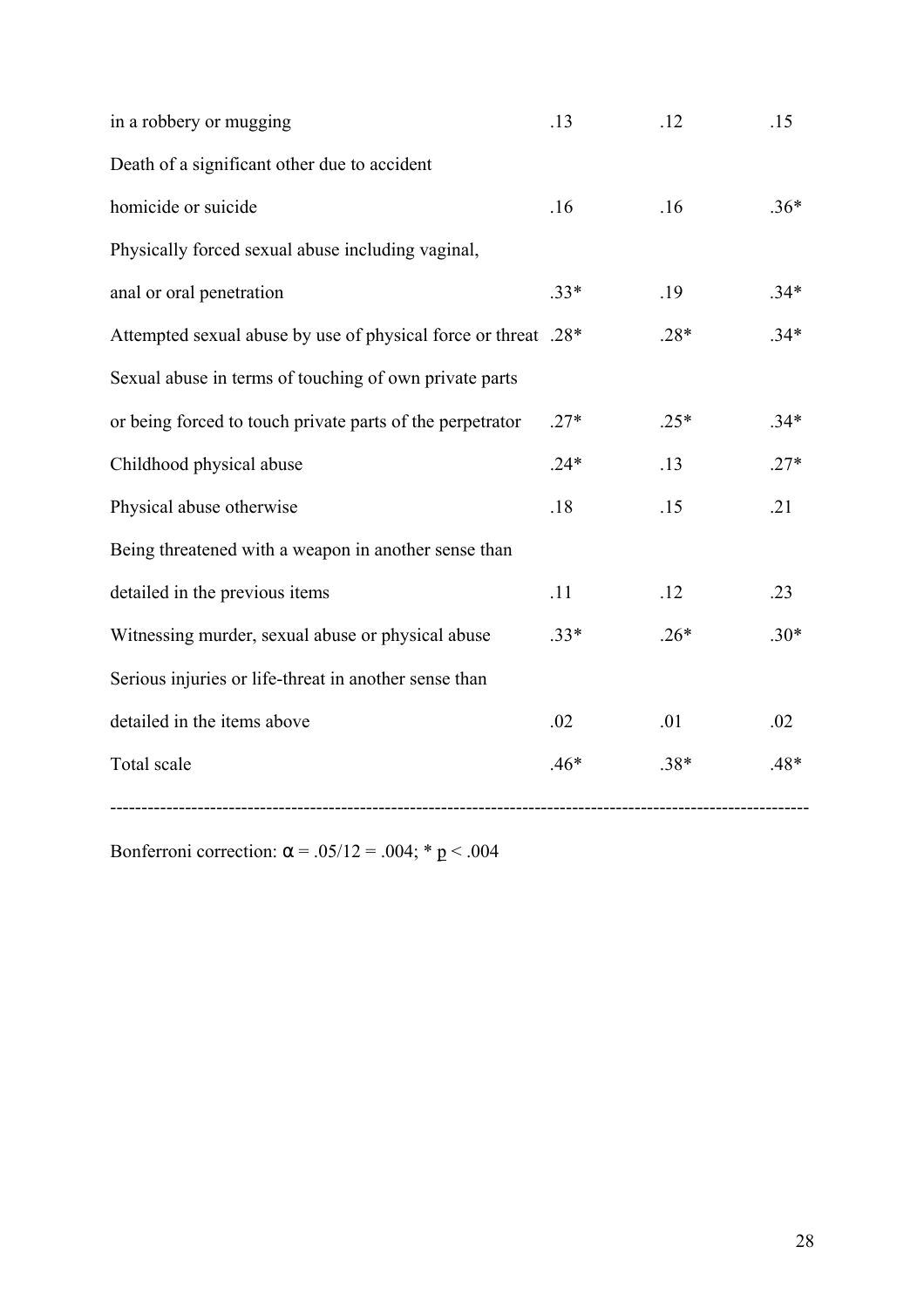Table 4. Somatoform dissociation, psychoform dissociation, and posttraumatic stresssymptoms as related to levels and types of trauma reporting on the TEC

|    |                                     | $SDQ-20$        |    | <b>DES</b>            |      | PTSD-ss                  |                           |
|----|-------------------------------------|-----------------|----|-----------------------|------|--------------------------|---------------------------|
|    |                                     | $\underline{M}$ | SD | <u>M</u>              | SD   | $\underline{\mathbf{M}}$ | $\underline{\mathrm{SD}}$ |
|    | 1. no trauma reporting              | 22.13 5.34 7.24 |    |                       | 8.55 | $\overline{a}$           |                           |
|    | 2. emotional neglect and abuse only |                 |    | 22.53 2.61 10.52 6.04 |      | 32                       | 9.64                      |
| 3. | one criterion A event               | 22.58           |    | 3.84 11.07 11.03      |      | 33.65                    | 7.95                      |